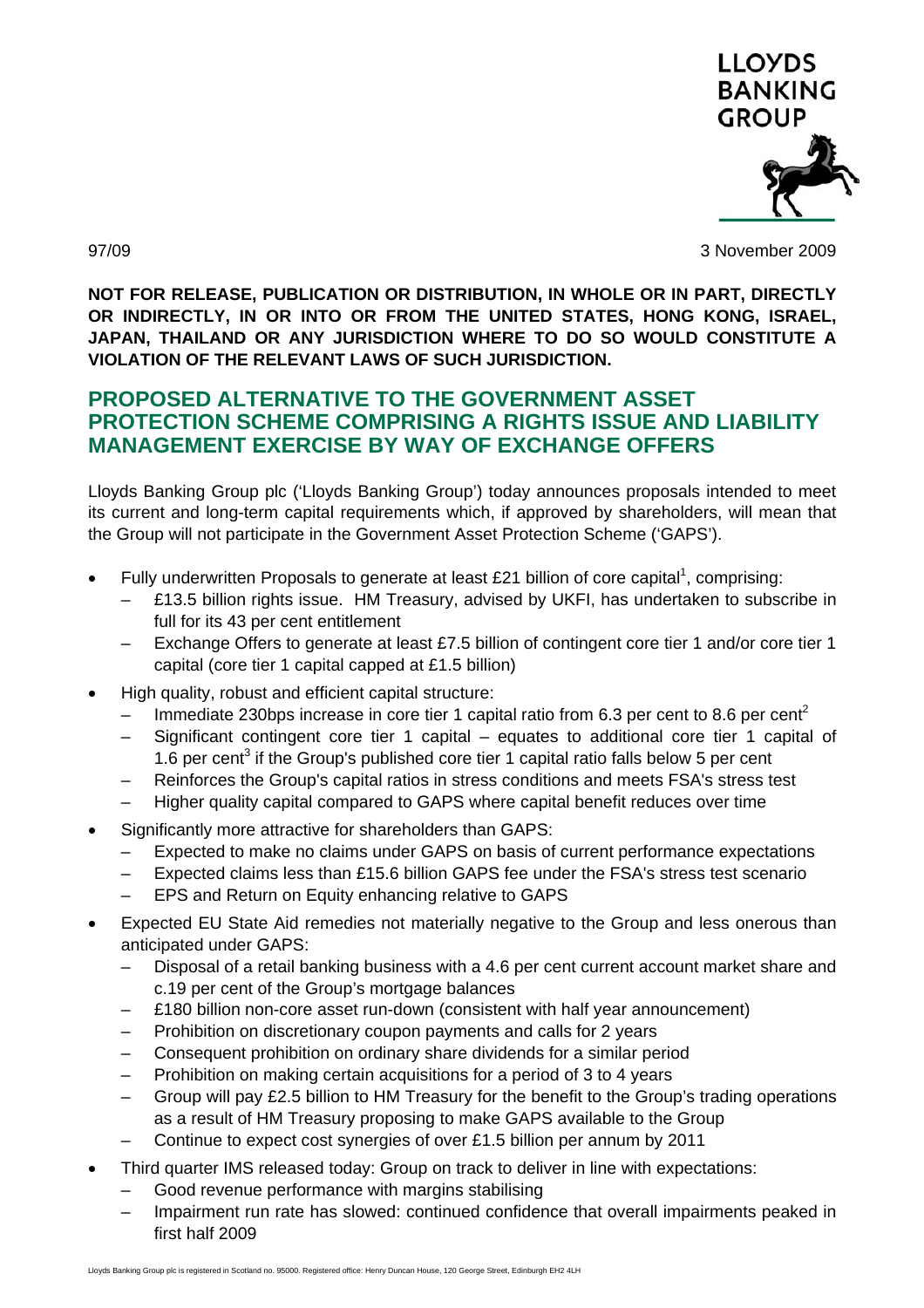- 1 Core tier 1 and contingent core tier 1 capital; before transaction expenses and the payment of the fee to HM Treasury for the benefit to the Group's trading operations as a result of HM Treasury proposing to make GAPS available to the Group.
- <sup>2</sup> Pro-forma as at 30 June 2009, after expenses and GAPS payment.
- $3$  Pro-forma as at 30 June 2009 using the Group's actual risk-weighted assets at that date.

Sir Winfried Bischoff, Chairman of Lloyds Banking Group, said:

"These Proposals provide a significantly more attractive, market-based alternative to participating in GAPS and offer superior economic value to shareholders. We believe that this represents a significant step towards meeting our, and the Government's, objective that the Group operates as a wholly privately-owned, self supporting commercial enterprise."

A letter from Sir Winfried Bischoff to Lloyds Banking Group shareholders is included in the circular, a copy of which is being sent to shareholders today. This letter is reproduced in full below.

### **Availability of the Circular, Prospectus and Exchange Offer Memorandums**

The Circular, including a notice convening a general meeting of Lloyds Banking Group to be held at 11.00 a.m. on 26 November 2009 at Hall 12, The Atrium, National Exhibition Centre, Birmingham B40 1NT, will be posted to shareholders today.

Copies of the Prospectus and the Exchange Offer Memorandums will be available on request in hard copy free of charge from the Lloyds Banking Group's registered office (Henry Duncan House, 120 George Street, Edinburgh EH2 4LH) or by calling 0871 384 2990 and on the Lloyds Banking Group website at www.lloydsbankinggroup.com.

Copies of each of the Prospectus, the Circular and the Exchange Offer Memorandums will also shortly be available (subject to certain restrictions including, but not limited to, restrictions on access to such documents in certain jurisdictions) on the Lloyds Banking Group website at www.lloydsbankinggroup.com/investors. The implications of the information contained in the Prospectus, the Circular and the Exchange Offer Memorandums for Overseas Shareholders may be affected by the laws of the relevant jurisdiction. Such Overseas Shareholders should inform themselves about and observe any applicable legal requirements.

The Prospectus, the Circular and the Exchange Offer Memorandums will shortly be available for inspection at the UKLA's Document Viewing Facility which is situated at: Financial Services Authority 25 The North Colonnade Canary Wharf London E14 5HS

### **Investor meeting**

A meeting for analysts and investors will be held today at 10.00 a.m. (GMT) in the King Edward Hall, Merrill Lynch Financial Centre, 2 King Edward Street, London EC1A 1HQ. This meeting will be webcast live on the Group's website www.lloydsbankinggroup.com.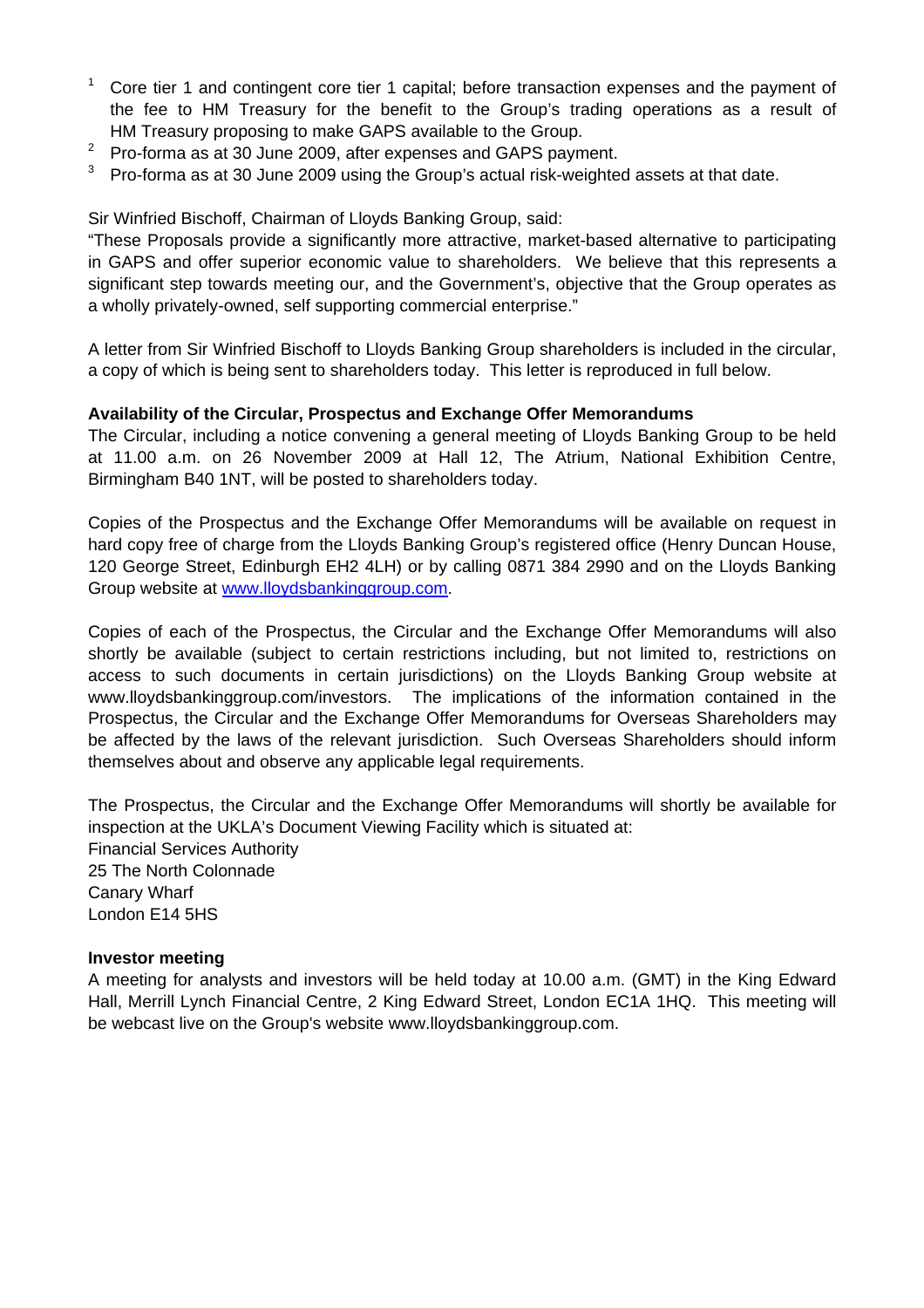Merrill Lynch International ('Merrill Lynch') and UBS Limited ('"UBS") are acting as joint sponsors, joint financial advisers, joint global co-ordinators and joint bookrunners. Citigroup Global Markets U.K. Equity Limited ("Citi") is acting as joint global co-ordinator and joint bookrunner. The Rights Issue is fully underwritten by Merrill Lynch, UBS, Citi, Goldman Sachs International ("Goldman Sachs"), HSBC Bank plc ("HSBC"), J.P. Morgan Cazenove Limited ("JPMorgan Cazenove") and others. Lloyds TSB Corporate Markets is acting as Co-Bookrunner. Credit Suisse Securities (Europe) Limited and Deutsche Bank AG are each acting as financial advisor for HM Treasury and UKFI.

This summary should be read in conjunction with the full text of this announcement and the prospectuses which are being made available today and it is not a prospectus or a prospectus "equivalent" document. Any investment decision in relation to the Proposals must only be made on the basis of information contained in and incorporated by reference in the relevant prospectuses. Qualifying Shareholders should also read, in full, the risk factors set out in the prospectus published by the Company relating to the Rights Issue dated the date of this announcement. Unless otherwise defined, capitalised terms used in this announcement have the same meaning as in the Circular.

#### **Contacts**

For further information, please contact:

| <b>Lloyds Banking Group</b><br>Michael Oliver<br>Shane O'Riordain                                                    | +44 (0) 20 7356 2167<br>+44 (0) 20 7356 1849 |
|----------------------------------------------------------------------------------------------------------------------|----------------------------------------------|
| <b>BofA Merrill Lynch</b><br><b>Matthew Greenburgh</b><br><b>Rupert Hume-Kendall</b><br>Siddharth Prasad             | +44 (0) 20 7628 1000                         |
| <b>UBS Investment Bank</b><br><b>Christopher Fox</b><br>Vinod Vasan<br><b>Christopher Smith</b><br>Lucy Taylor-Smith | +44 (0) 20 7567 8000                         |
| Citi<br>David A James<br>Andrew Thompson                                                                             | +44 (0) 20 7986 4000                         |

### **Shareholder enquiries**

If you have questions in relation to the Proposals, please telephone the Shareholder Helpline on the numbers set out below. UK: 0871 384 2990 Overseas: +44 (0) 208 495 4630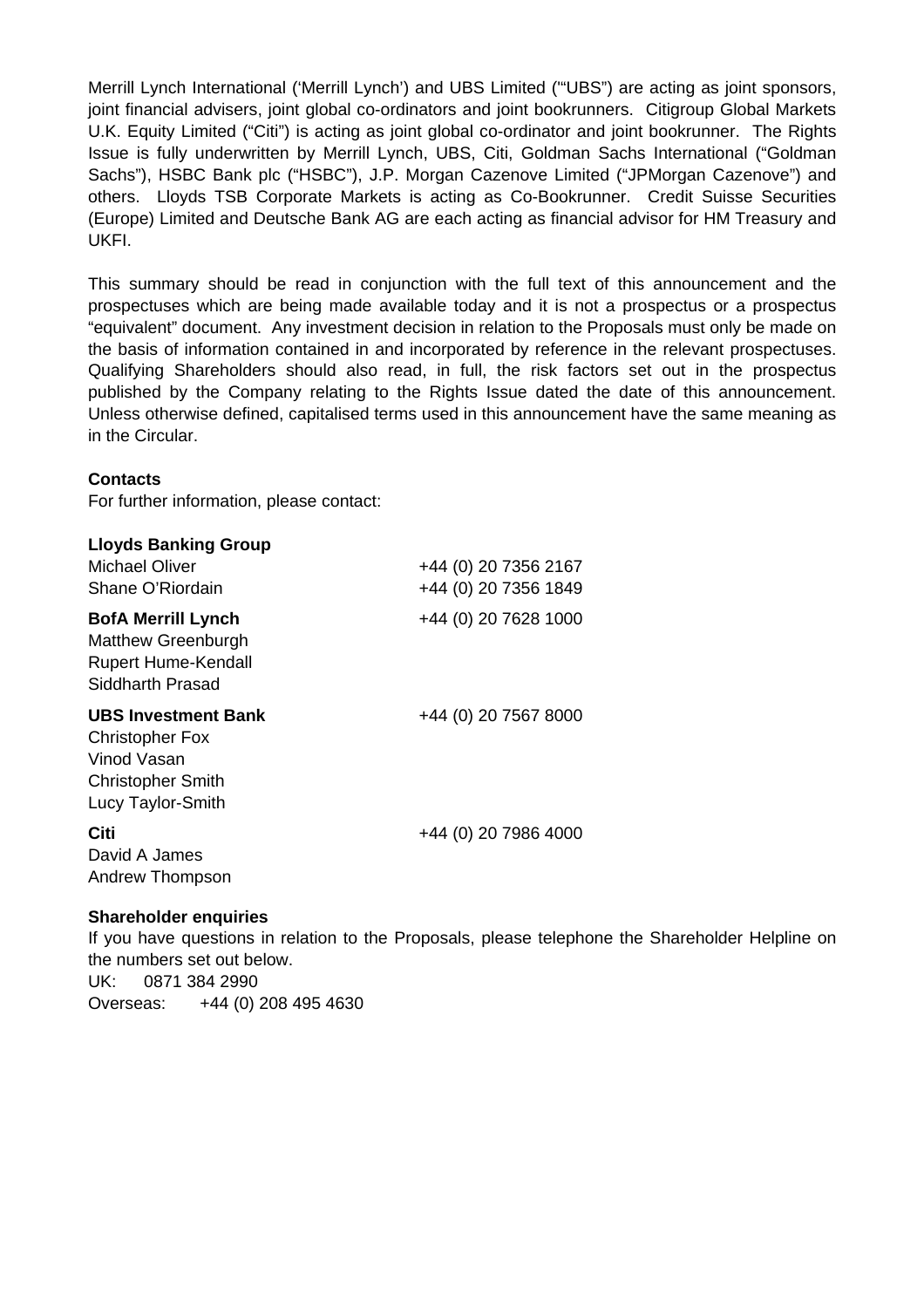#### **LETTER FROM SIR WINFRIED BISCHOFF, CHAIRMAN OF LLOYDS BANKING GROUP PLC**

Directors: **Registered Office: Registered Office: Registered Office: Registered Office:** Sir Winfried Bischoff (Chairman) Lord Leitch (Deputy Chairman) J Eric Daniels (Group Chief Executive) Archie G Kane G Truett Tate Tim J W Tookey Helen A Weir CBE Dr. Wolfgang C G Berndt Sir Julian Horn-Smith Carolyn J McCall OBE T Timothy Ryan, Jr. Martin A Scicluna Anthony Watson CBE

Henry Duncan House 120 George Street **Edinburgh**  $FH2$  4LH

3 November 2009

Dear Shareholder,

#### **PROPOSED ALTERNATIVE TO THE GOVERNMENT ASSET PROTECTION SCHEME COMPRISING A RIGHTS ISSUE AND LIABILITY MANAGEMENT EXERCISE BY WAY OF EXCHANGE OFFERS TOGETHER WITH THE HMT TRANSACTIONS AND SHARE SUBDIVISION**

#### **1 Introduction**

Today, Lloyds Banking Group plc has announced proposals intended to meet its current and longterm capital requirements. If you, our shareholders, approve these proposals, it will mean that the Group will not participate in the Government Asset Protection Scheme ("GAPS").

The Group has also released a trading update today. This reinforces the Group's views expressed in its Interim Results News Release in August that the economic environment in the UK has begun to stabilise. Group margins are also beginning to stabilise, cost reductions for the Group remain on track and overall Group impairments have peaked. Based on the Group's trading performance during the year to date, the Board now has increased confidence in the Group's ability to deliver a strongly improving business performance in 2010 and 2011. Further details on the Group's trading update can be found in paragraph 12 of this letter.

Under the Proposals, which are fully underwritten pursuant to the Underwriting Agreements and the HMT Undertaking to Subscribe, the Group will, subject to Ordinary Shareholder approval: (i) raise £13.5 billion (£13 billion net of expenses of the Proposals) by way of a Rights Issue; and (ii) generate at least £7.5 billion in core tier 1 and/or nominal value of contingent core tier 1 capital through the Exchange Offers and/or the related underwriting arrangements. The Board believes that the Proposals provide a significantly more attractive alternative to participating in GAPS and offer superior economic value to shareholders.

HM Treasury, which holds a 43.4 per cent. holding in Lloyds Banking Group, has undertaken to the Company, pursuant to the HMT Undertaking to Subscribe, to procure that the Solicitor for the Affairs of Her Majesty's Treasury (as nominee for HM Treasury) will vote in favour of the Resolutions which are being put before Ordinary Shareholders to implement the Proposals and on which it is entitled to vote. HM Treasury has also undertaken to participate in full in respect of its rights in the Rights Issue. The Board welcomes HM Treasury's support. In addition, all the Directors intend to participate in respect of their rights in the Rights Issue.

Alongside the Proposals the Group has agreed, subject to shareholder approval (excluding HM Treasury), to pay to HM Treasury a fee of £2.5 billion for the benefit to the Group's trading operations arising as a result of HM Treasury proposing to make GAPS available to the Group (the "GAPS Payment") and the HMT Commitment Commission, being a commission of up to £143.7 million in consideration, *inter alia*, of HM Treasury's pre-launch commitment to participate in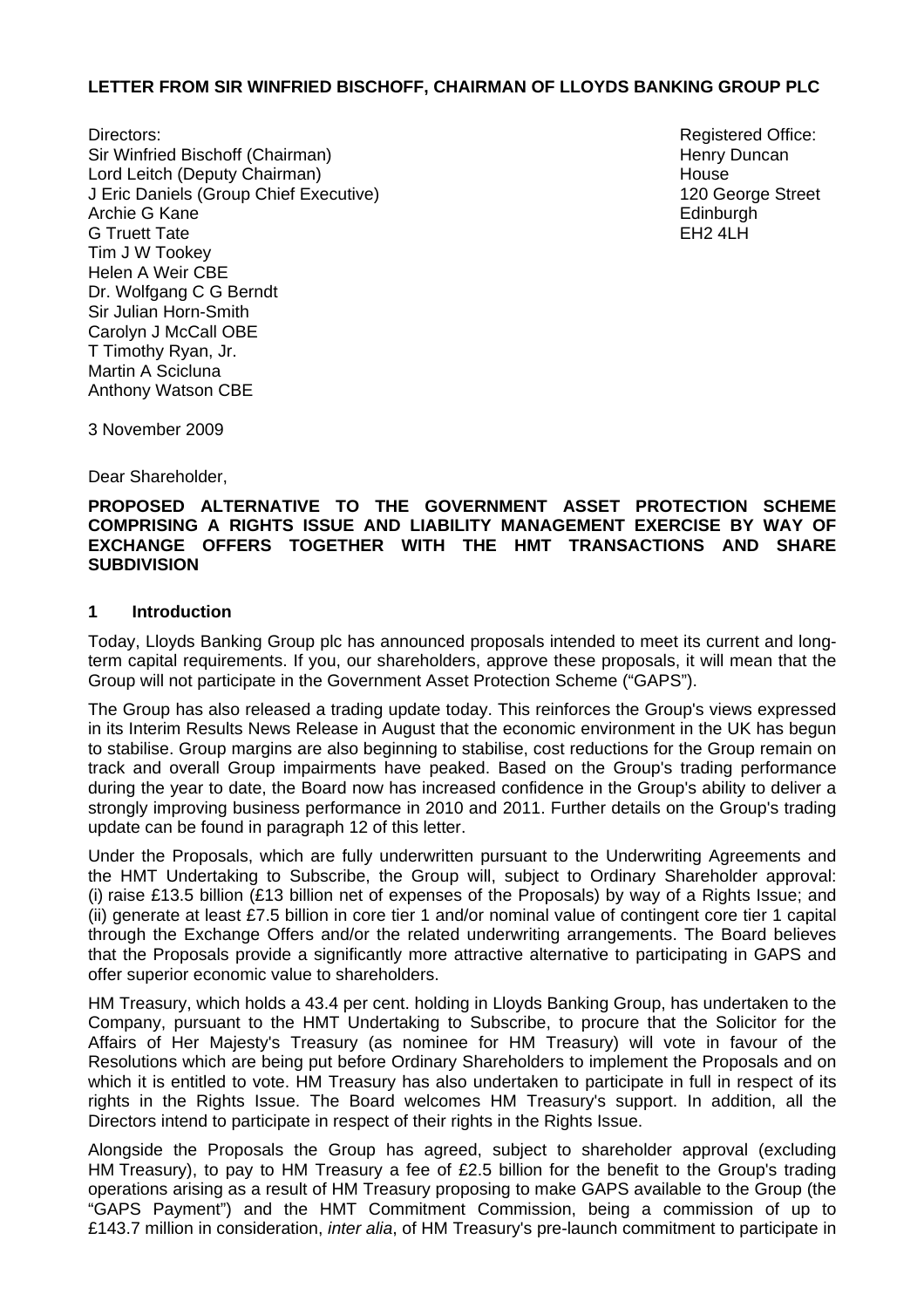full in respect of its entitlements under the Rights Issue. Payment of a fee in relation to the benefit to the Group's trading operations as described above is also required by the European Commission as part of the expected state aid remedies. The Group has also agreed to reaffirm the lending commitments that it gave to HM Treasury in March 2009 and to maintain in the 12 months commencing 1 March 2010 similar overall levels of lending as in the 12 months commencing 1 March 2009.

Over the past few months, HM Treasury and the Group have been involved in detailed negotiations with the European Commission in relation to the terms of a restructuring plan which is required in the context of a review resulting from the state aid which has been received by the Group. The Group, together with HM Treasury, has now finalised negotiations with the European Commission around the terms of the restructuring plan and the Group expects to receive a formal decision from the Commission on the state aid position and the restructuring plan by the end of 2009. The Group is confident that the final terms of the restructuring plan will not have a materially negative impact on the Group. However, the Company expects to be prevented from paying dividends on Ordinary Shares for so long as it is prohibited from making coupon payments on certain of its other securities (which is expected to be between 31 January 2010 and 31 January 2012) as a result of the restrictions expected to be required by the European Commission as part of the restructuring plan. Further details on the current state aid position are set out in paragraph 5 of this letter.

## **2 The Proposals**

The Proposals comprise:

- (i) an equity raising of £13.5 billion (£13 billion net of the expenses of the Proposals) by way of a Rights Issue. The Rights Issue is fully underwritten pursuant to the Rights Issue Underwriting Agreement and the HMT Undertaking to Subscribe. The Issue Price at which Qualifying Shareholders will be invited to subscribe for New Shares will be determined by the Company and the Joint Bookrunners in advance of the General Meeting and will be at a discount to the Theoretical Ex-Rights Price ("TERP"), taking account of market conditions and other relevant factors; and
- (ii) two separate Exchange Offers. Under the Exchange Offers, eligible holders of Existing Securities will be invited to offer to exchange such Existing Securities for either: (a) new lower tier 2 capital qualifying bonds which will be guaranteed by either the Company and/or Lloyds TSB Bank ("Enhanced Capital Notes" or "ECNs") and which will convert into Ordinary Shares if the Group's published consolidated core tier 1 capital ratio falls to less than 5 per cent.; or (b) in the Non-US Exchange Offer only, an Exchange Consideration Amount which shall be settled in new Ordinary Shares or, at the election of the Company, cash or, in certain circumstances, ECNs. The Exchange Offers, and/or the underwriting arrangements related thereto, will create at least £7.5 billion in core tier 1 and/or nominal value of contingent core tier 1 capital. While the Exchange Offers are underwritten up to £7.5 billion, to the extent that the Exchange Offers are successful and that a market develops in ECNs, the Directors believe it is in the best interests of the Company to have the flexibility to issue further ECNs to satisfy demand.

The Proposals are fully underwritten, pursuant to the Underwriting Agreement and the HMT Undertaking to subscribe, as discussed further in paragraph 8 of this letter and sections 8.5 and 8.6 of Part XX ("Additional Information") of the Rights Issue Prospectus. Each element of the Proposals is conditional on the approval by the Ordinary Shareholders of the Proposals Resolutions which include the HMT Transactions and the Share Subdivision).

A more detailed summary of the terms of the Exchange Offers is set out in paragraph 8 and Part A of the Appendix to this the Chairman's Letter in the Circular. **No offer of Nil Paid Rights, Fully Paid Rights, New Shares or ECNs is being made by means of this announcement or the Circular.** Full details of the Rights Issue and the Exchange Offers, as the case may be, will be made available to eligible investors or holders in the Rights Issue Prospectus and PALS and the Exchange Offer Memoranda, respectively.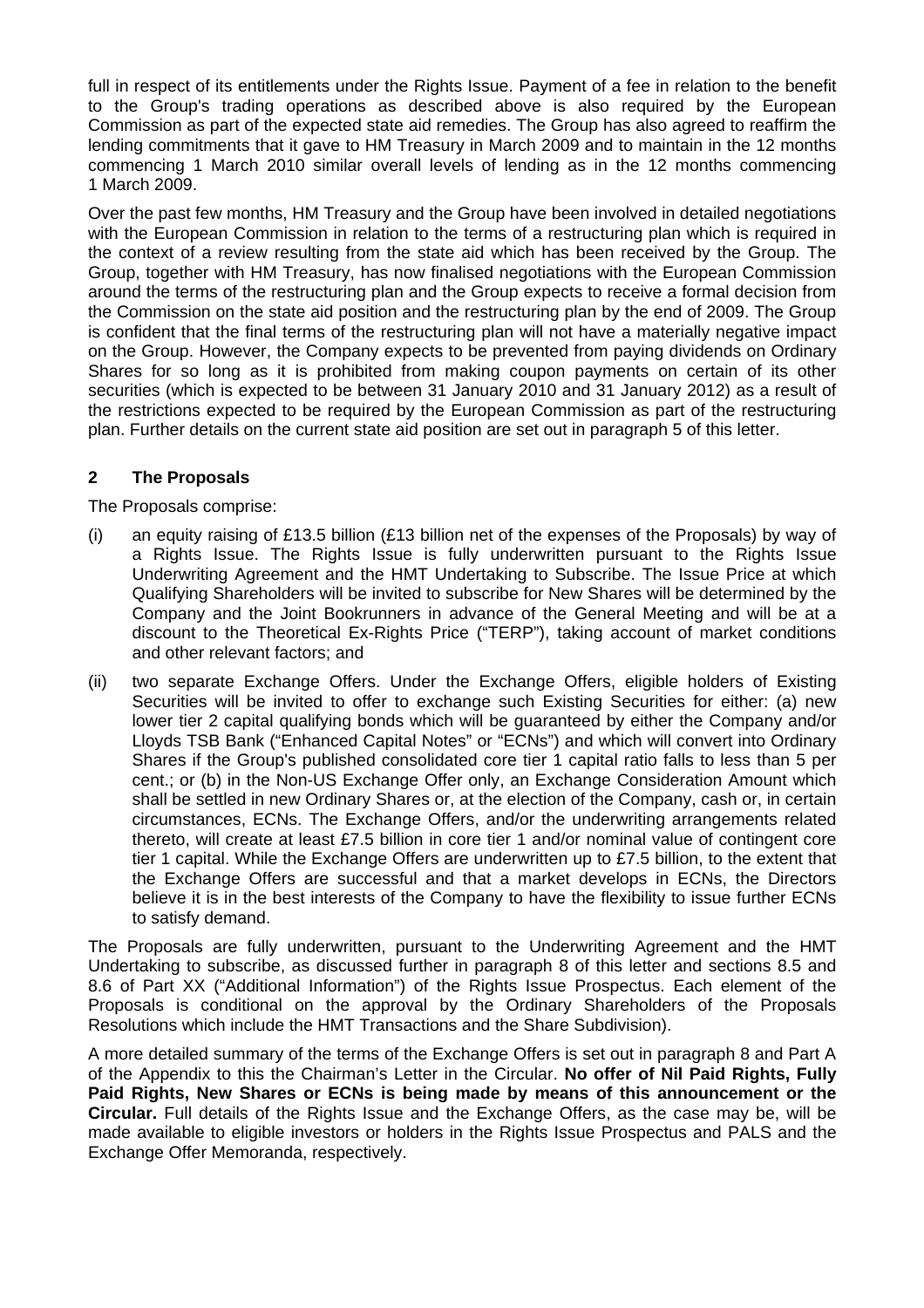### **3 Rationale and key benefits of the Proposals**

## *Rationale*

As discussed further in paragraph 7 of this letter, the Board believes that the economic environment in the UK has begun to stabilise and that the UK economy is now expected to return to growth in 2010. This represents a significantly more positive environment for the Group than the conditions prevailing when the FSA Stress Test was carried out in March 2009, the time at which the Group announced its intended participation in GAPS. As previously announced, the Board continues to expect that the Group's overall impairments in the second half of the year will be significantly lower than those incurred in the first half, with progressive reductions expected thereafter.

Claims under GAPS could only be made after the First Loss (as defined in paragraph 6 of this letter) had been exceeded. However, based on the Board's view of the economic outlook for the UK, the Group does not expect that its overall impairments will be high enough to justify entering into GAPS. On this basis the Group would not expect to make any claim were it to participate in GAPS, but would nevertheless still incur significant costs. Even if the UK economy were to deteriorate to the level assumed in the FSA Stress Test, which the Board considers to be unlikely, the Board believes that the net amounts that the Group would have received under GAPS would have been less than the £15.6 billion participation fee which it would have been required to pay to participate in GAPS on the terms announced in March.

Accordingly, the Board is of the view that an alternative approach to meeting its current and longterm capital commitments, in the form of the Proposals, is in the best interests of the Group and its shareholders. The Proposals have been structured in consultation with the FSA. The Board is therefore confident that the Proposals, together with other management actions which the Board considers to be readily actionable, will generate sufficient capital to ensure that the Group no longer requires the asset protection which it would have obtained through participation in GAPS, even if the severe scenario envisaged by the FSA Stress Test were to occur. The Board believes that the Proposals represent a significant step in meeting its long-term objective: that the Group operates as a wholly privately-owned, self-supporting commercial enterprise.

The Board is pleased that it is now able to offer a market-based solution to meet its capital requirements. Such a solution was not available to the Group at the time of the announcement of the Group's intended participation in GAPS in March 2009.

### *Key benefits*

Were it to participate in GAPS, the Group would benefit from certain loss and regulatory capital relief (as set out in more detail in paragraph 6 of this letter). However, the Board believes that the Proposals offer substantial benefits to shareholders, both on their own merits and as a significantly more attractive option in comparison to GAPS, for the reasons described in more detail below. The Board believes that the Proposals, after taking into account the GAPS Payment, will enhance both earnings per share and returns on equity for the Company relative to GAPS, even if the UK economy deteriorates to the level implied by the FSA Stress Test, which the Board considers to be unlikely.

**Substantial increase in non-amortising core tier 1 equity capital**: The Rights Issue will raise a total of £13.5 billion of immediately available and non-amortising core tier 1 capital, before expenses of the Proposals. Had the Rights Issue been completed as at 30 June 2009, the Group would have had a *pro forma* core tier 1 capital ratio of approximately 8.6 per cent., after taking into account expenses of the Proposals and the GAPS Payment. The Board considers that this implied level of core tier 1 capital represents a strong capital foundation to support the future stability and success of the Group.

Moreover, the core tier 1 capital raised by the Rights Issue will be available to absorb potential losses across all of the Group's assets, as opposed to GAPS which would only protect against losses on those particular assets covered by the scheme. The core tier 1 capital which would be created on conversion of the ECNs (if and when they were to convert) would also be available to absorb potential losses across all the Group's assets.

By contrast, based on the terms announced in March 2009, GAPS would have created an initial £15.6 billion of core tier 1 capital through the subscription by HM Treasury, using the GAPS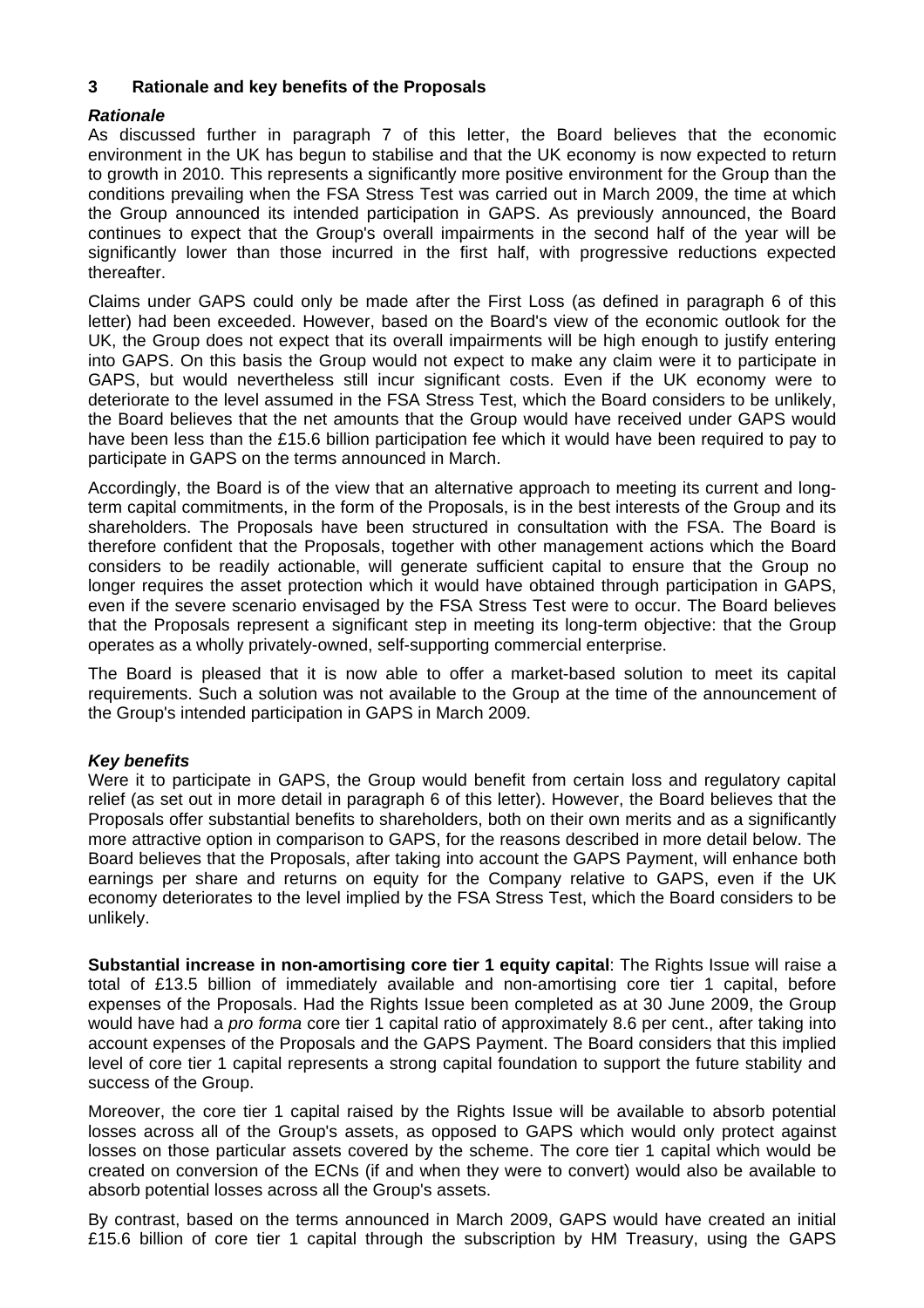participation fee, for B Shares. However, the core tier 1 capital benefit of £15.6 billion from the issue of the B Shares would have been largely offset over the subsequent seven-year period by the GAPS participation fee which would have been amortised through the Group's income statement. After taking tax into consideration, this would have reduced core tier 1 capital by £11.2 billion. Furthermore, although GAPS would offer an additional core tier 1 capital benefit by providing capital relief on the risk-weighted assets that would initially have been included in the scheme, this benefit would have reduced significantly as the assets within GAPS matured or otherwise ceased to be covered by GAPS in the short-to-medium term.

**Improved capital efficiency and lower shareholder dilution**: The ECNs to be issued pursuant to the Exchange Offers have been designed to provide capital to the Group without being dilutive to shareholders at the time of their issue. The ECNs will qualify at the time of their issue as lower tier 2 capital and automatically convert into Ordinary Shares if the Group's published consolidated core tier 1 capital ratio falls to less than 5 per cent. thereby increasing the Group's core tier 1 capital at such time. In the event of a conversion pursuant to this feature, up to £7.5 billion of core tier 1 capital would be generated. This provides protection against unexpected deterioration in the UK economy and the effect that such deterioration would have on the Group's capital ratios. Conversion of the ECNs, and the resulting dilution of Ordinary Shareholders, would only occur if the Group's results (in particular impairments) were significantly worse than the Board currently expects.

By contrast, under GAPS, the B Shares to be issued to HM Treasury, at a cost to HM Treasury of £15.6 billion, would have been available for conversion at HM Treasury's option into 13.6 billion Ordinary Shares, and would have converted automatically if the volume weighted average trading price of the Ordinary Shares equalled or exceeded 150 pence per Ordinary Share for 20 complete trading days in any 30 trading day period. Upon such conversion, HM Treasury's ownership of the Company would have increased to approximately 62.3 per cent. from its current level of 43.4 per cent. This substantial dilution to Ordinary Shareholders (other than HM Treasury) would, therefore, have occurred in the event that the Company's share price increased to such levels or if HM Treasury exercised its option to convert to Ordinary Shares.

**Cost effective**: By implementing the Proposals, although the Group will be required to make the GAPS Payment, the Group will not have to pay the £15.6 billion GAPS participation fee to HM Treasury. In addition, the Company will not issue any B Shares and, accordingly, will not have to pay HM Treasury the proposed annual dividend on the B Shares of at least £1.1 billion, subject to the Company having sufficient distributable reserves.

**Improved EU state aid position relative to GAPS**: Based on discussions with HM Treasury and the European Commission, the Board believes that, should shareholders adopt the Proposals, the total amount of state aid received by the Group will be significantly lower than would have been expected to be the case had the Group participated in GAPS. The Board believes that this will significantly reduce the severity of the final terms of the restructuring plan required by the European Commission to limit distortions of competition resulting from the state aid received by the Group. An update on the Group's current state aid position is set out in paragraph 5 of this letter.

**No additional administrative and operational burden**: Participation in GAPS would have required the Group to create an additional administrative and reporting infrastructure that would have been costly, both from a financial perspective and in terms of management time. This would have inhibited the Group's operational and commercial efficiency and flexibility and absorbed substantial Group resources.

Further detailed information on the background to GAPS and the Proposals, including the reasons for the Board concluding that not participating in GAPS is preferable to renegotiating an amended scheme, is set out in the remaining paragraphs of this letter.

# **4 GAPS Withdrawal Deed; HMT Undertaking to Subscribe**

# *GAPS Withdrawal Deed*

Alongside the Proposals, the Company has entered into the GAPS Withdrawal Deed. This agreement sets out the various commitments and terms agreed with HM Treasury including with respect to the implementation of the expected state aid remedies (for further detail, see paragraph 5 of this letter).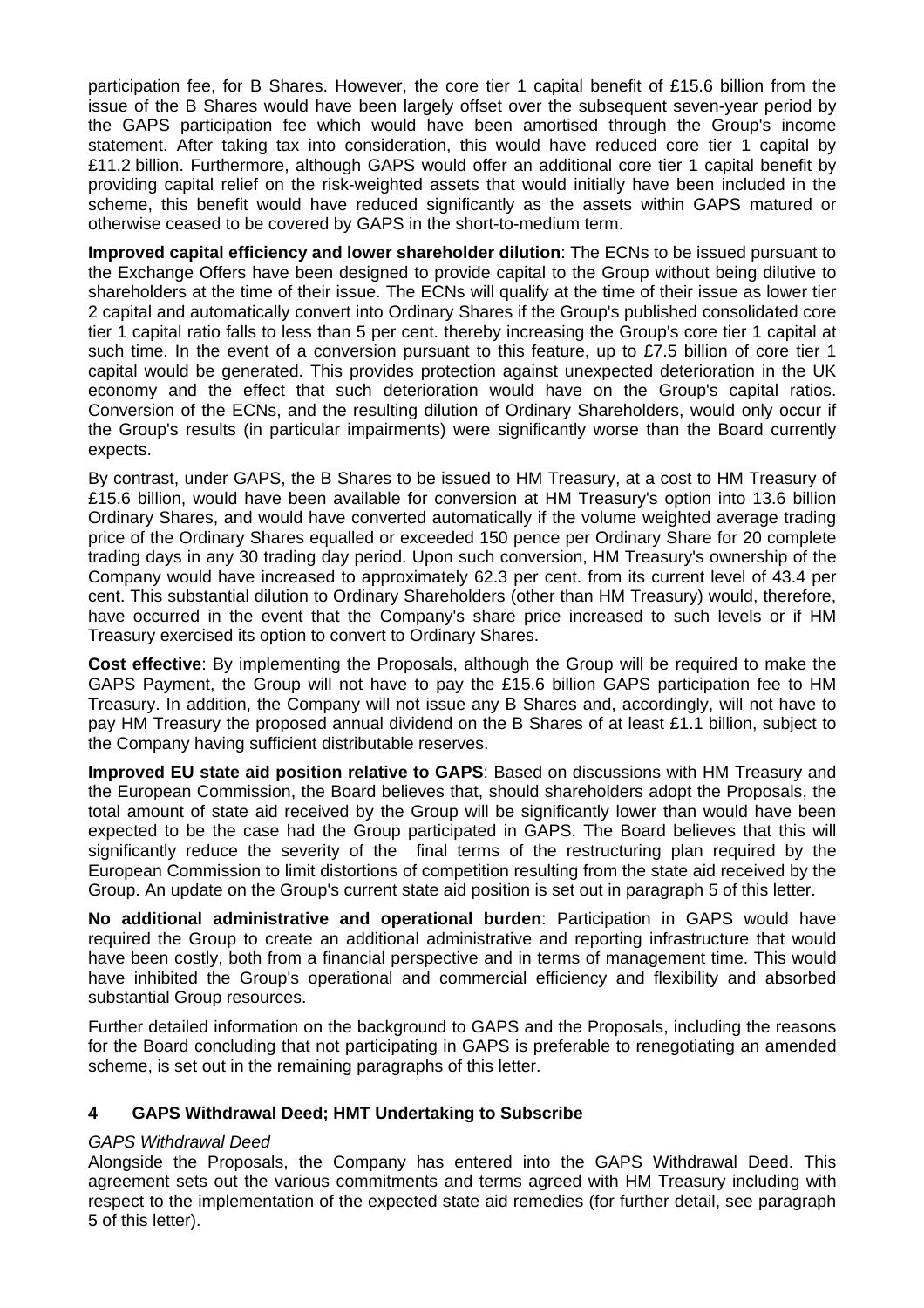The GAPS Withdrawal Deed provides that the Group shall, subject to state aid approval being obtained and to Resolution 4 being approved by the Ordinary Shareholders (excluding HM Treasury) at the General Meeting, make the GAPS Payment. This is a fee which the Group is proposing to pay to HM Treasury for the benefit to the Group's trading operations arising as a result of HM Treasury proposing to make GAPS available to the Group from the time of the Group's announcement of its intention to participate in GAPS in March 2009 until the announcement of the Proposals. Payment of a fee is also required by the European Commission as part of the expected state aid remedies.

Had the Group not reached agreement with HM Treasury on the amount of the GAPS Payment, the Group would not be able to pursue and implement the Proposals since payment of an agreed fee is a pre-requisite to finalising negotiations with the European Commission in respect of the remedies to address the state aid the Group has received, as described further in paragraph 5 of this letter.

The terms announced in March in connection with the Group's intended participation in GAPS did not address whether a fee should be paid by the Group if it did not ultimately accede to GAPS. Therefore there is no contractual measure by which the Group can determine the level of such fee. Furthermore, whilst the European Commission has required that a commercially appropriate fee be paid, they have not prescribed the amount. The GAPS Payment has been negotiated between the Company and HM Treasury and is expected to be approved by the European Commission.

In order to determine what level of fee it would be appropriate to pay, the Group sought to quantify the benefit to the Group's trading operations arising as a result of HM Treasury making GAPS available to the Group.

The benefit to the Group has been calculated based on an estimate of the cost of capital for the Group equal to the amount of regulatory capital benefit which the Directors consider would have been received by or generated for the Group through GAPS for the period from the announcement of the Group's intention to participate in GAPS until today's date. Had GAPS not been available to the Group it would have needed to raise further capital. The calculation is difficult and, in some material respects, relies upon subjective judgements of some complexity and uncertainty. However, the amount of such regulatory capital benefit is based on: (i) the reduction of riskweighted assets which would have arisen by virtue of GAPS; and (ii) the issuance of the B Shares. In order to determine the cost of capital for the Group, a range of outcomes can be derived from long-term historical data as well as relevant market transactions during the period. However, in this case, the Board took into account the fact that, in March 2009, the capital markets were under severe stress and the cost of capital for the Group would have been correspondingly materially higher than might have been available were only long-term historical data being used.

There are several other reasonable and supportable bases on which one can seek to quantify the benefit to the Group, and therefore the appropriate amount of the GAPS Payment. Before coming to an agreement with HM Treasury on the amount of the GAPS Payment based on the cost of capital for the Group, the Group carried out a number of analyses, in addition to the analysis referenced above, and determined a range of amounts which the Board believes reflect the amount of benefit received by the Group. The amount of the GAPS Payment negotiated and agreed with HM Treasury falls within the range of such appropriate amounts, albeit at the high end of that range. However, the Board believes that the GAPS Payment is a proportionate fee and reflects the amount of benefit received by the Group's trading operations.

The Board, having assessed carefully the amount of the GAPS Payment and the substantial benefits of the Proposals, believes that the Proposals, after taking into account the GAPS Payment, will enhance earnings per share and returns on equity for the Company relative to GAPS and, therefore, represent superior economic value to shareholders.

The GAPS Withdrawal Deed also includes undertakings by the Company in respect of certain other matters. In particular, with respect to remuneration, the Company has acknowledged its commitment to the principle that, from 2010, it should be at the leading edge of implementing the G20 principles, the FSA code on remuneration and any remuneration provisions accepted by the Government from the Walker Review, provided that this principle shall always allow the Group to operate on a level playing field with its competitors. In addition, the Company has agreed with HM Treasury the specific deferral and clawback terms which will apply to any bonuses in respect of the 2009 performance year.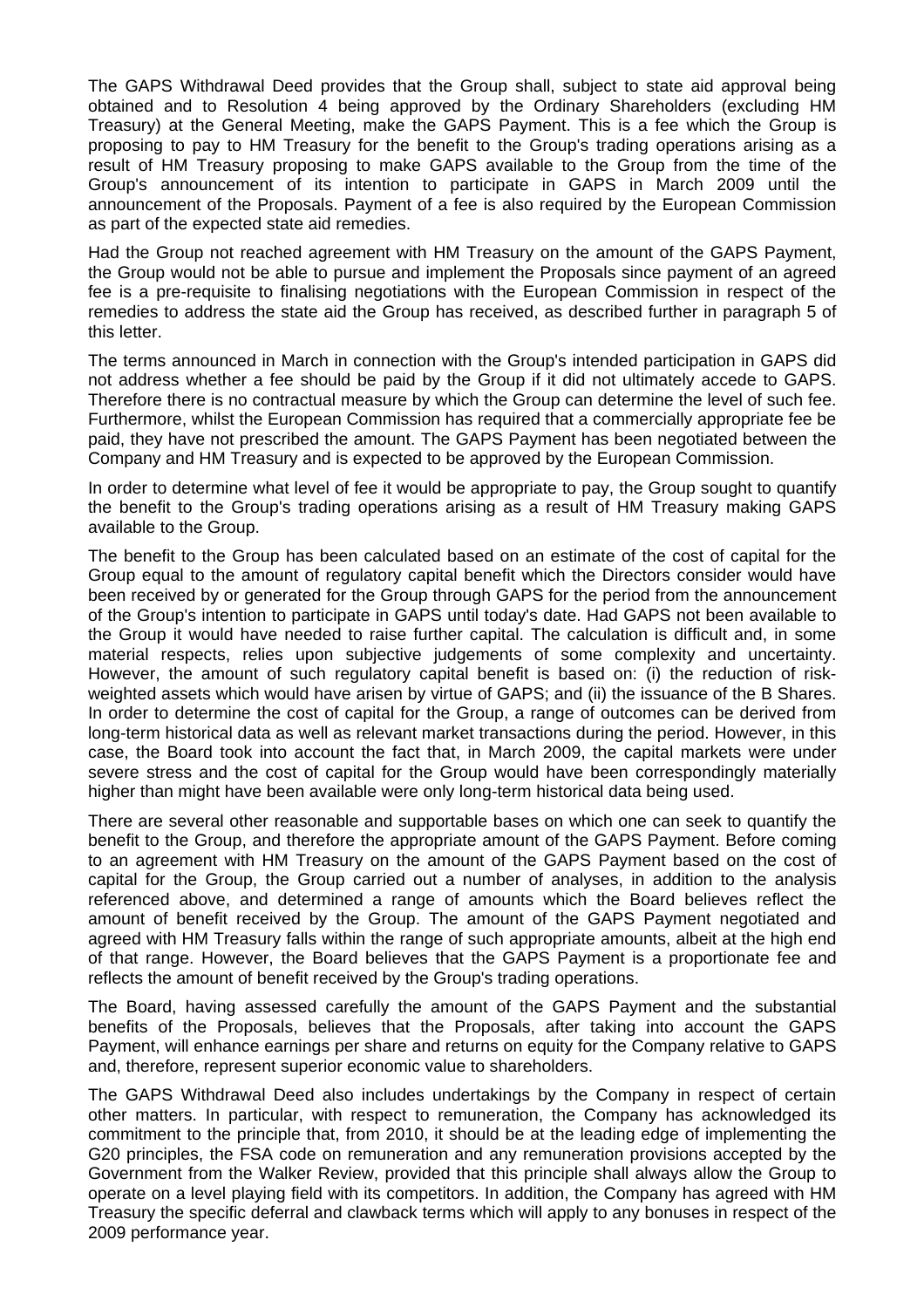Furthermore, under the GAPS Withdrawal Deed, the Group has agreed to reaffirm the lending commitments which were originally given in the Lending Commitments Deed entered into by the Group on 6 March 2009 in connection with the Group's then proposed participation in GAPS. Under those lending commitments, the Company agreed to increase lending by approximately £14 billion in the 12 months commencing 1 March 2009 to support UK businesses (£11 billion) and homeowners (£3 billion). The Group has agreed to maintain similar levels of lending in the 12 months commencing 1 March 2010, subject to adjustment of the funding commitments by agreement with HM Treasury, the Department for Business, Innovation and Skills and the Department for Communities and Local Government to reflect circumstances at the start of the 12-month period commencing 1 March 2010.

This additional lending in 2009 and 2010 is expressed to be subject to the Group's prevailing commercial terms and conditions (including pricing and risk assessment) and, in relation to mortgage lending, the Group's standard credit and other acceptance criteria (see the summary of the terms of the Lending Commitments Deed in section 8.2 of Part XX ("Additional Information") of the Rights Issue Prospectus). This lending commitment is part of the Group's ongoing support for UK businesses and homeowners.

The Group has additionally pledged its support for various Government schemes designed to provide additional funding for small businesses, and has also published charters for its small business customers making a range of pledges to help firms through the downturn.

### *HMT Undertaking to Subscribe*

Under the HMT Undertaking to Subscribe, subject to certain terms and conditions, HM Treasury has irrevocably undertaken to procure that the Solicitor for the Affairs of Her Majesty's Treasury (as nominee for HM Treasury) (i) votes in favour of all of the Resolutions in accordance with the recommendation of the Board (except for the related party transaction resolution (Resolution 4) approving the HMT Transactions) and (ii) takes up its rights to subscribe for all of the New Shares to which it is entitled under the Rights Issue. The HMT Undertaking to Subscribe is conditional upon, among other things, the passing of Resolution 4 approving the HMT Transactions. Conditional upon (ii) above and the receipt by the Company of the aggregate subscription proceeds payable by HM Treasury, the Company has agreed to pay to HM Treasury (or to such other person as HM Treasury may direct) the HMT Commitment Commission. If HM Treasury had not committed to participate in full in respect of its entitlements under the Rights Issue, then the Group would have sought to ensure that HM Treasury's entitlement under the Rights Issue would have been covered by the underwriting commitments given by the Underwriters in which case an amount similar to that to be paid to HM Treasury would have been expected to have been paid instead to the Underwriters. Further details of the HMT Undertaking to Subscribe are set out in section 7.2 of Part XX ("Additional Information") of the Rights Issue Prospectus.

### *Related Party Transaction*

As HM Treasury holds more than 10 per cent. of the voting rights in the Company, HM Treasury is a "related party" for the purposes of the Listing Rules. Making the GAPS Payment and payment of the HMT Commitment Commission (together the "HMT Transactions") are each "related party transactions" (as defined in the Listing Rules). The HMT Transactions must, pursuant to the Listing Rules, each be approved by the Ordinary Shareholders other than the related party, that is HM Treasury. Resolution 4 seeks approval for the HMT Transactions. However, HM Treasury shall not be entitled to vote on such Resolution. HM Treasury has further undertaken, as required by the Listing Rules, to take all reasonable steps to ensure that its associates, if any, will not vote on that Resolution.

### **5 State Aid**

The Group has previously announced that, as a result of HM Treasury's investment in the Company in the context of the placing and open offer undertaken by the Company in November 2008 and the Group's participation in the Credit Guarantee Scheme, the Group has been required to work with HM Treasury to submit a restructuring plan to the European Commission in the context of a state aid review. Any such plan is required to contain measures to limit any competition distortions resulting from the state aid received by the Group.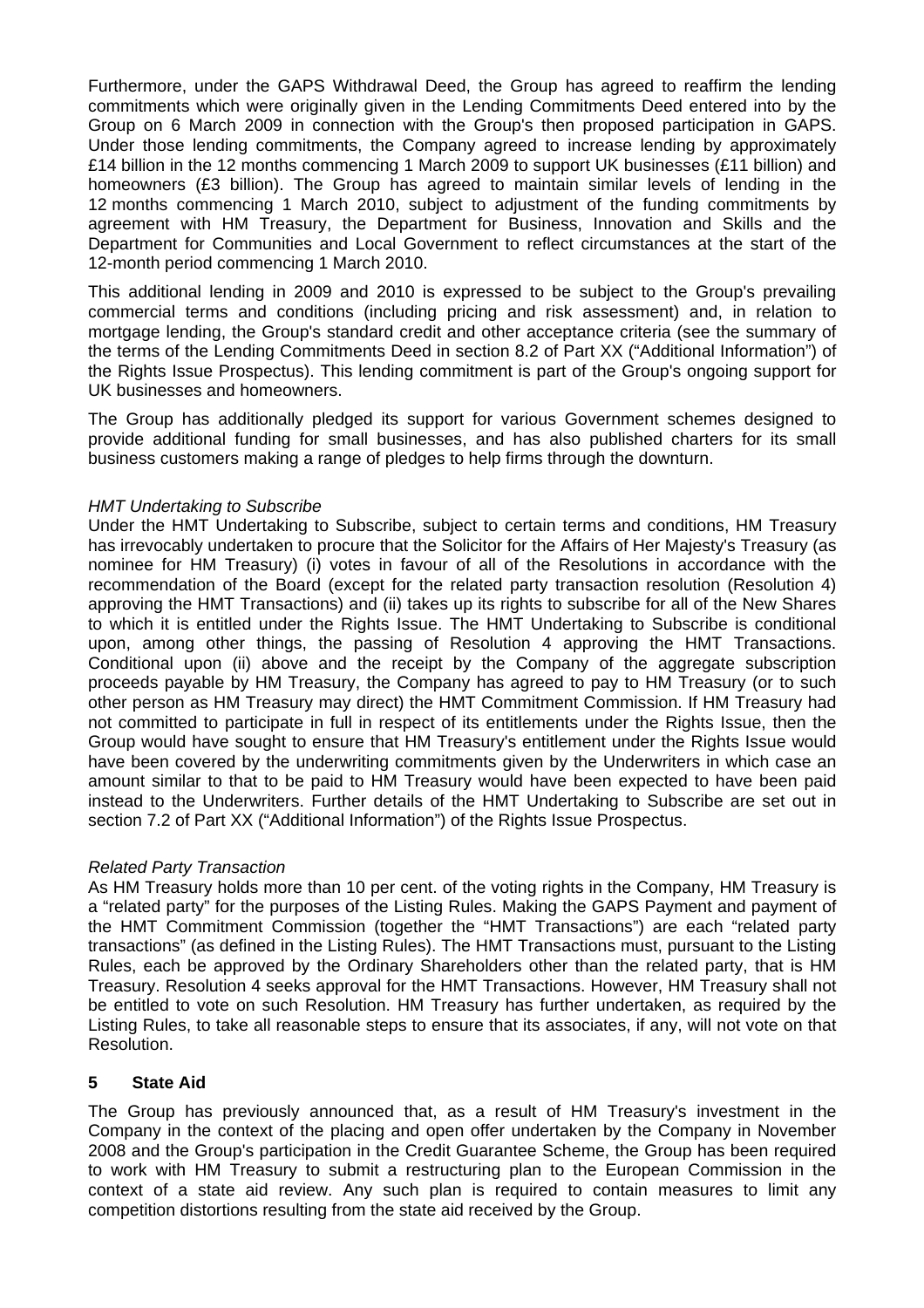The European Commission has made it clear that it will require the Group to divest a standalone UK banking business as a condition of obtaining state aid approval and may also require behavioural restrictions as part of the restructuring plan. Accordingly, over the past few months, HM Treasury and the Group have been involved in detailed negotiations with the European Commission in relation to the terms of the restructuring plan (including the ultimate compensatory measures) in order to reach a mutually acceptable solution.

The ultimate decision regarding the approval of the UK Government's state measures, including the terms of the final restructuring plan, will be taken by the College of Commissioners (which the Board expects to occur before the end of 2009), and therefore at this stage there can be no certainty as to the outcome of the state aid proceedings and the content of the final restructuring plan. See the risk factor described in section 1.3 of Part II ("Risk Factors") of the Rights Issue Prospectus for further discussion of the risks relating to the state aid proceedings. The Board expects, however, based on the outcome of its negotiations with HM Treasury and the European Commission, that the final restructuring plan will consist of the following principal elements:

- (i) the disposal of a retail banking business with at least 600 branches, a 4.6 per cent share of the personal current accounts market in the UK and approximately 19 per cent of the Group's mortgage assets. The business would consist of:
	- the TSB brand;
	- the branches, savings accounts and branch based mortgages of Cheltenham & Gloucester;
	- the branches and Branch Based Customers of Lloyds TSB Scotland and a related banking licence;
	- additional Lloyds TSB branches in England and Wales, with Branch Based Customers; and
	- Intelligent Finance,

and would need to be disposed of within four years;

- (ii) an asset reduction programme to achieve a £181 billion reduction in a specified pool of assets by 31 December 2014; and
- (iii) behavioural commitments, including commitments:
	- not to make certain acquisitions for approximately three to four years; and
	- not to make discretionary payments of coupons or to exercise voluntary call options on hybrid securities from 31 January 2010 until 31 January 2012, which will prevent the Group from paying dividends on its ordinary shares for the same duration.

The assets and liabilities, and associated income and expenses, of the business to be divested (referred to in sub-paragraph (i) above) cannot be determined with precision until nearer the date of sale. However, the Company estimates that, as at 31 December 2008 and after aggregating the elements relating to Lloyds TSB and HBOS, the business to be divested comprised approximately £70 billion of customer lending and £30 billion of customer deposits and, on this basis, approximately £18 billion of risk-weighted assets. For the year ended 31 December 2008, the Board estimates that the business to be divested generated income of approximately £1.4 billion and, after associated direct expenses of approximately £600 million and impairment charges of £300 million, contributed approximately £500 million of profit before tax to the Group.

The Board believes that the restructuring plan as described above is sufficient to obtain approval from the European Commission for the state aid the Group has received, including to the extent that HM Treasury's participation in the placing and compensatory open offer in June 2009 and in the Rights Issue might constitute state aid, as well as any commercial benefit received by the Group following the Group's announcement in March 2009 of its intention to participate in GAPS. The Board is confident that this restructuring plan will not have a materially negative impact on the Group.

The Company has agreed with HM Treasury in the GAPS Withdrawal Deed that the Company will comply with the terms of the European Commission's final decision (see section 7.1 of Part XX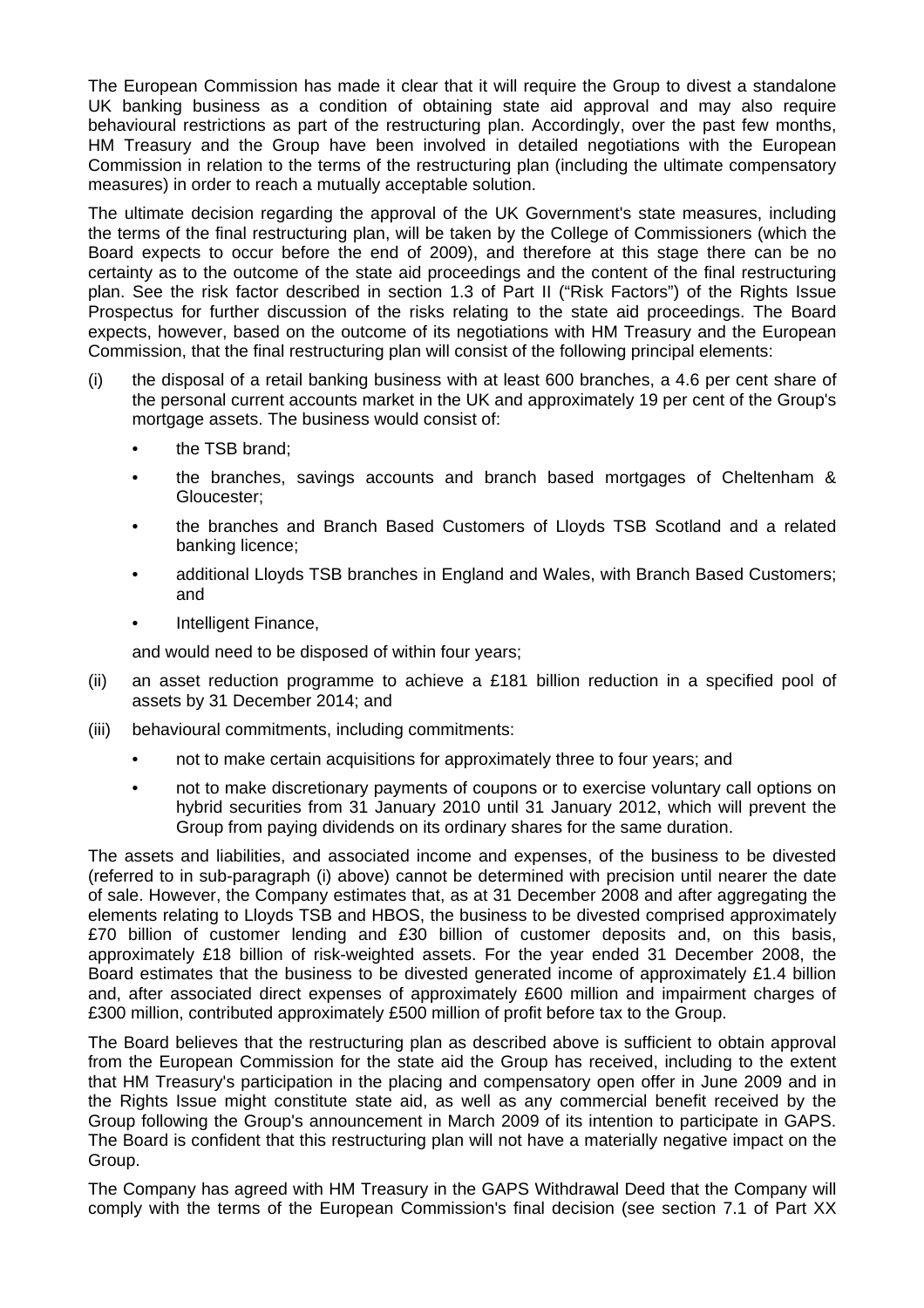("Additional Information") of the Rights Issue Prospectus for a summary of the GAPS Withdrawal Deed).

## **6 Background to GAPS**

Given the extremely uncertain outlook for the UK economy at the end of 2008 and into 2009, the Group worked with the FSA to identify and analyse the potential impact of an extended and severe UK recession on the Group's regulatory capital ratios. Due to the significant uncertainty at that time over the length and depth of the recession, the Group was tested against the FSA Stress Test.

The FSA has stated that the assumptions underlying the FSA Stress Test were not intended to be a forecast of what was likely to happen, but were designed to be a severe economic scenario. These assumptions included a peak-to-trough fall in UK GDP of over 6 per cent., with growth not returning until 2011 and only returning to trend-rate growth in 2012. They also included assumptions that unemployment would rise to just over 12 per cent, that the UK would experience a 50 per cent peak-to-trough fall in house prices and that there would be a 60 per cent peak-totrough fall in commercial property prices.<sup>1</sup>

The conclusion from this exercise was that the Group would need additional capital to enable it to absorb the future impairments anticipated in such a severe scenario.

As a result, on 7 March 2009, the Group announced its intention to participate in GAPS in respect of certain assets with an aggregate par value of approximately £260 billion. This announcement was made, in part, on the basis of the term sheet published by HM Treasury on 26 February 2009, which set out the expected key terms, conditions and operational principles of GAPS.

As consideration for entering into GAPS, it was expected that the Group would pay a participation fee to HM Treasury of £15.6 billion, to be amortised over an estimated seven-year period. The proceeds of this fee would have been applied by HM Treasury in subscribing for an issue of B Shares by the Company. In addition to the participation fee, the Group would also have had to assume 100 per cent of the losses relating to the first £35 billion of impairments (including historical impairments and write-downs) relating to the assets covered by GAPS (the "First Loss") and a further 10 per cent of cumulative losses in the whole portfolio of assets thereafter, up until the date specified as the maturity date of each covered asset.

The £15.6 billion of B Shares would have carried an annual dividend to be paid to HM Treasury (subject to the availability of distributable reserves and any restriction on payment of dividends that might have been required by the European Commission) of the greater of 7 per cent of the issue price of the B Shares and 125 per cent. of any dividend on Ordinary Shares for each period. It was expected that the dividend payable on the B Shares would have been at least £1.1 billion per annum, subject to the availability of distributable reserves.

The entry into GAPS was intended to provide two key benefits to the Group. First, loss relief, particularly in a scenario of severe economic stress such as would be implied by the FSA Stress Test. Once the First Loss had been utilised the Group would not have been exposed to the full amount of losses it might otherwise have incurred in respect of non-performing assets covered by the scheme. Second, the entry into GAPS was intended to provide regulatory capital relief (or an increase in the Group's core tier 1 capital ratio), arising from a reduction in the Group's riskweighted assets as well as the generation of new core tier 1 capital through the issuance of the B Shares.

As explained in paragraph 7 of this letter, however, the Board no longer believes that the entry into GAPS, either on the terms announced in March 2009 or on any such revised terms which the Board believes may currently be available to the Group, is in the best economic interests of its shareholders.

1 Source: FSA statement on its use of stress tests, FSA/PN/068/2009.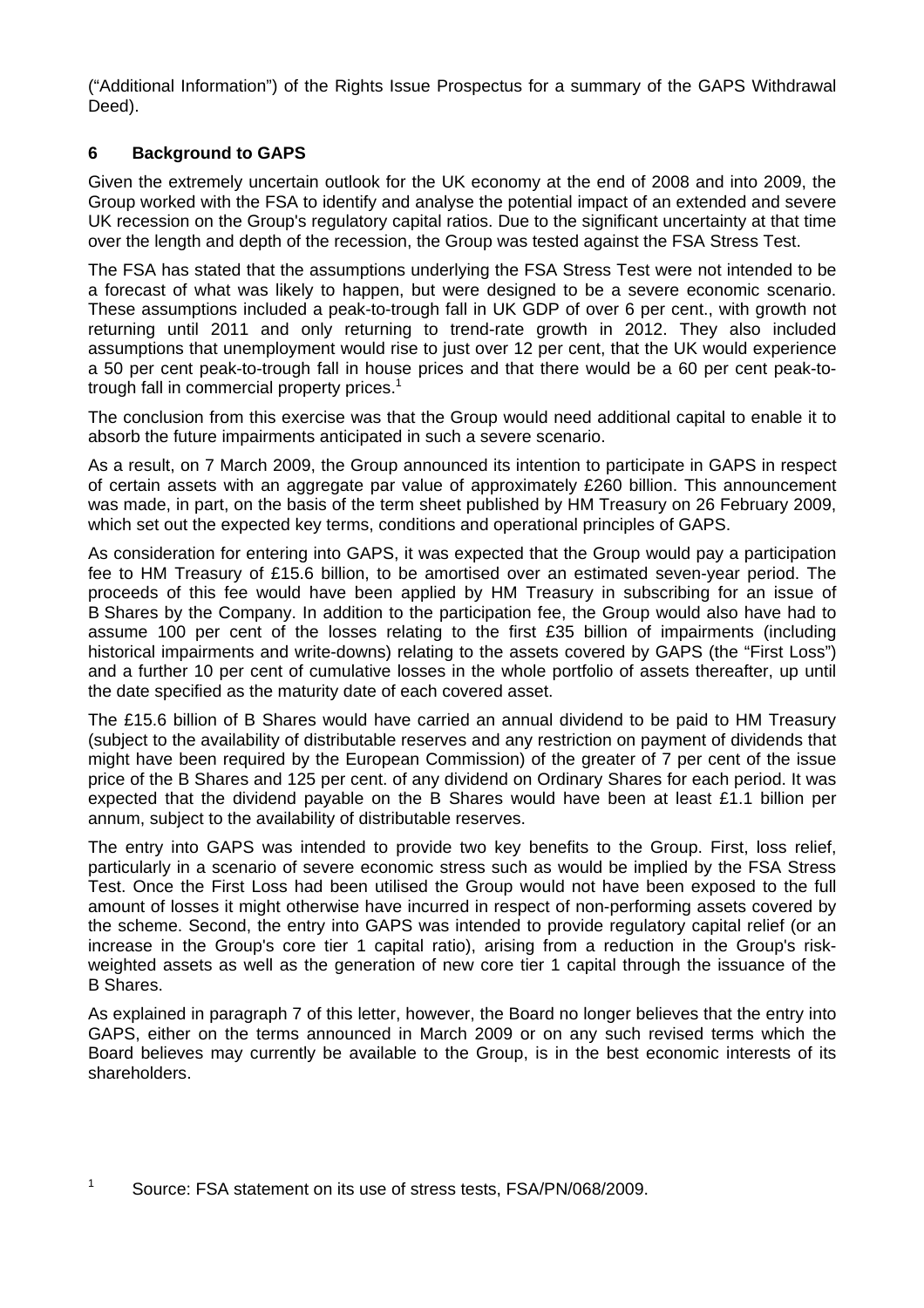### **7 Background to the Proposals**

The Group accepts and agrees with the merits of severe stress testing of regulatory capital, and the Proposals, together with other management actions which the Board considers to be readily actionable, are specifically designed to provide the capital enhancement that the Board believes is necessary to meet the capital requirements of the FSA Stress Test. The Board believes that, since commencing the negotiation of the terms of GAPS, the UK economy has begun to stabilise and is now expected to return to growth in 2010. Accordingly, the Board believes that the likelihood of the UK economy deteriorating to the levels implied by the FSA Stress Test, the assumptions behind which remain unchanged, is now materially lower than was the case in March 2009.

Since March 2009, the Group's core business has proved to be resilient despite the difficult economic circumstances under which it has had to operate.

In addition, the Group has completed detailed credit reviews of the Group's asset portfolio in accordance with the Group's risk management approach, including, most importantly, the legacy HBOS portfolio and file-level credit reviews of the Group's wholesale portfolio. This analysis, in conjunction with management's view of the economic outlook for the UK, underpins the Board's belief that the Group's overall impairments peaked in the first half of the current year, and that overall impairments in the second half of the year will be lower than in the first half. It also gives the Board a high level of confidence both in the adequacy of the substantial impairments which it has already taken against these assets (including with respect to the Group's commercial and residential property exposures) and in the scale and timing of expected future impairments. Further detail on Group impairments by division is set out below, and in the Interim Management Statement (set out in full in the appendix to Part IX ("Information on the Group") of the Rights Issue Prospectus).

### *Impairments*

A significant proportion of the Group's impairments to date have originated in the Group's Wholesale division, primarily reflecting the significant and rapid decline in commercial property prices and reducing levels of corporate cash flow. The Group's impairments were also impacted by the exposures in certain legacy HBOS portfolios, which were more sensitive to the downturn in the economic environment. Having analysed the portfolio of wholesale assets, the Board expects a significant overall reduction in the Wholesale impairment charge in the second half of 2009, with a further improving trend in 2010.

In the Retail division, the Company has experienced a change in the mix of impairments in the first half of 2009, as the relative weighting between secured and unsecured impairments returned to a more normal pattern. This change has been more positive than expected due to a variety of factors, including: (i) a stabilising outlook for house prices (which has had a positive impact, primarily on the secured portfolio); (ii) increasing levels of unemployment (which has had a negative impact, primarily on the unsecured portfolio); and (iii) lower than previously expected house repossessions as customers benefit from the low interest rate environment and therefore lower mortgage payments (which has had a positive impact, primarily on the secured portfolio). In light of these trends, and management's expectations with regard to the UK economic outlook, the Board believes that Retail impairments will peak in the second half of 2009, with an improving trend expected in 2010.

In the Wealth and International division, the impairment charge increased in the first half of 2009 reflecting significant provisions against the Group's Irish and Australian commercial real estate portfolios. The Group continues to have ongoing concerns with regard to the outlook for the Irish economy and expects the high level of impairments to continue throughout 2009 and in 2010.

In conclusion, given its view of the economic outlook for the UK, the Board believes that, at the Group, level the overall impairment charge has now peaked and that the overall impairment charge in the second half of 2009 will be significantly lower than the overall impairment charge in the first half of 2009, with a significantly improving trend thereafter.

### *GAPS*

Since 7 March 2009, the Company has been working closely with HM Treasury to finalise the terms and conditions and operational mechanics of the Group's participation in GAPS. However, as these terms and conditions were being negotiated, it became clear that the benefits of GAPS to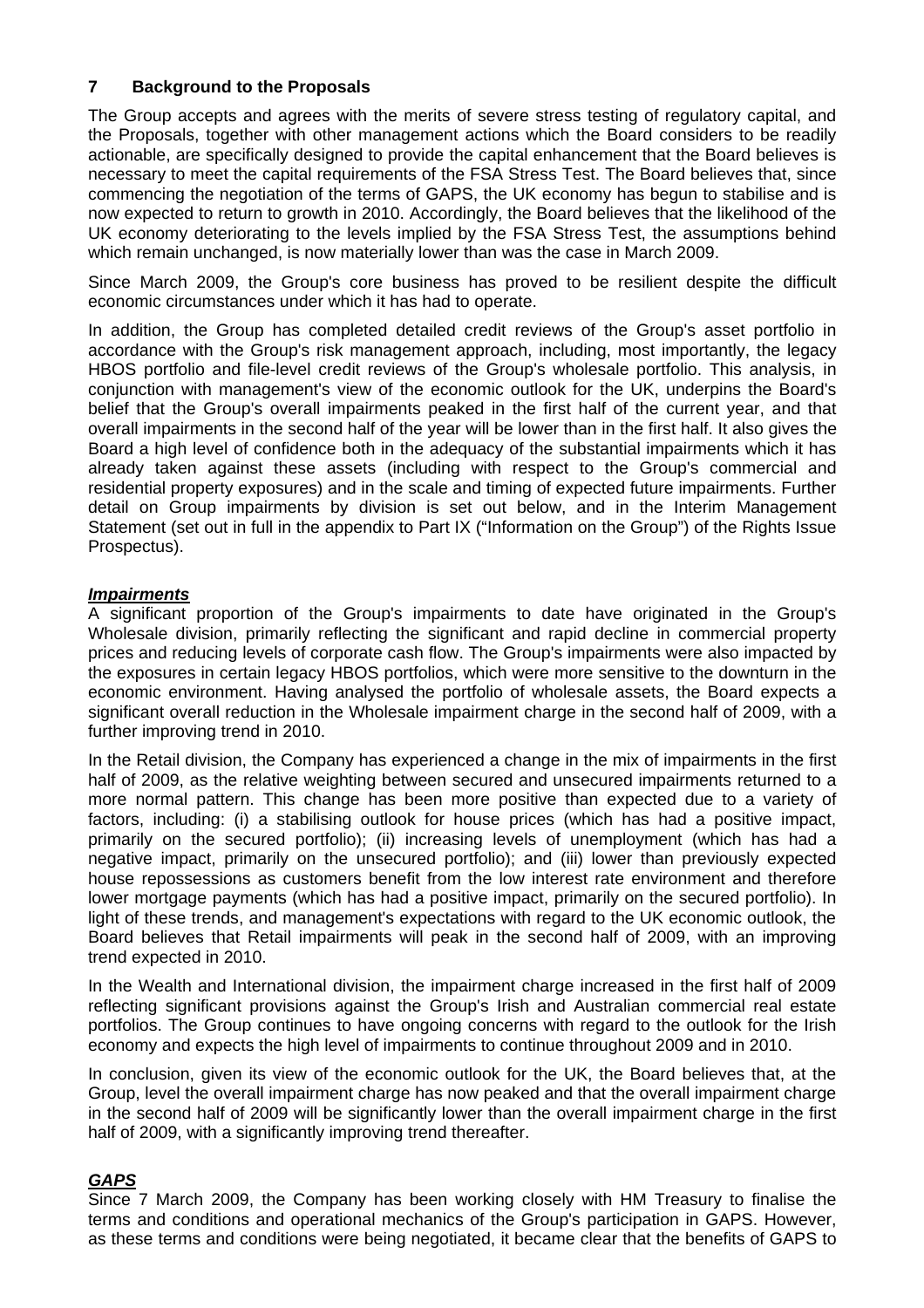the Group would have been materially less extensive and that the costs to the Group of participating in the scheme, both financially and in terms of management time, would have been materially higher (and the impact on the Group materially more onerous) than was anticipated by the Board at the time its intended participation in GAPS was announced. The following issues in particular are relevant:

**Capital Relief:** The capital relief arising as a result of the large reduction in risk-weighted assets would have been much lower than had been anticipated by the Board in March 2009. This is due to various factors, including the fact that: (i) in March 2009 significant benefit was expected to arise in respect of the Group's Treasury assets (however, the Group has (with FSA approval) successfully resecuritised those assets and thereby reduced the risk-weighting of the assets); and (ii) updated, more accurate forecasting has changed the Group's expectations of its quantum of risk-weighted assets. Further, it has become clear to the Board that the operation of GAPS, as it would apply to the Group, would serve to remove certain assets from coverage within a short period after commencement of the scheme which would mean the risk-weighted asset relief afforded by GAPS would reduce more quickly than had been anticipated by the Board in March.

**GAPS Rules:** The development of the detailed scheme rules for GAPS since the GAPS term sheet was published in February 2009 has meant that in many areas the scheme rules are more disadvantageous for the Group than the position which had been anticipated by the Board when it announced its initial intention to participate. In practice, the Board believes it is highly likely that the operation of GAPS would have been economically unsatisfactory for the Group. For example, although it is expected that under GAPS losses relating to restructuring events would be covered, the Group may not have benefitted from full coverage for certain restructuring and refinancing activities.

## *Consideration of alternative solutions*

These circumstances and improved economic conditions caused the Board to consider alternative solutions that might provide superior economic value to shareholders than entry into GAPS. These potential alternative solutions included:

- renegotiating the commercial terms of GAPS, the type and quantum of assets covered by the scheme and the scheme rules;
- not entering into GAPS at all and instead raising sufficient additional capital on the public capital markets; or
- a combination of either of the above options.

Over the past few months, the Board has had negotiations with HM Treasury and discussions with other relevant authorities in relation to these potential alternatives. The Board gave careful consideration to possible alternative formulations of GAPS, including a possible combination of a smaller version of GAPS with elements of the Proposals. The Board concluded it would not be in the best interests of its shareholders to pursue these alternative formulations for the reasons set out below:

- **State aid:** The alternative formulations of GAPS would, in the view of the Board, constitute additional state aid, which would likely require more severe compensatory measures than is expected to be the case if the Proposals are implemented;
- **Uncertainty of outcome and potential delay**: There was no agreement between the Group and HM Treasury either on the general outline of any specific alternative formulation of GAPS or on the precise commercial terms on which any alternative formulation would have been made available to the Group. While the Board believes that, had negotiations continued, they would have been conducted in good faith, it had no certainty as to the outcome of such negotiations or whether or when such negotiations would have been concluded to the parties' mutual satisfaction, whereas the Proposals can be implemented immediately;
- **Shareholder dilution**: The issue of any B Shares in connection with a renegotiated or reduced form of GAPS would still have resulted in dilution for Ordinary Shareholders (other than HM Treasury) and would have increased the percentage holding of HM Treasury in the Company, thereby potentially delaying and making more difficult any eventual orderly exit by HM Treasury from its shareholding;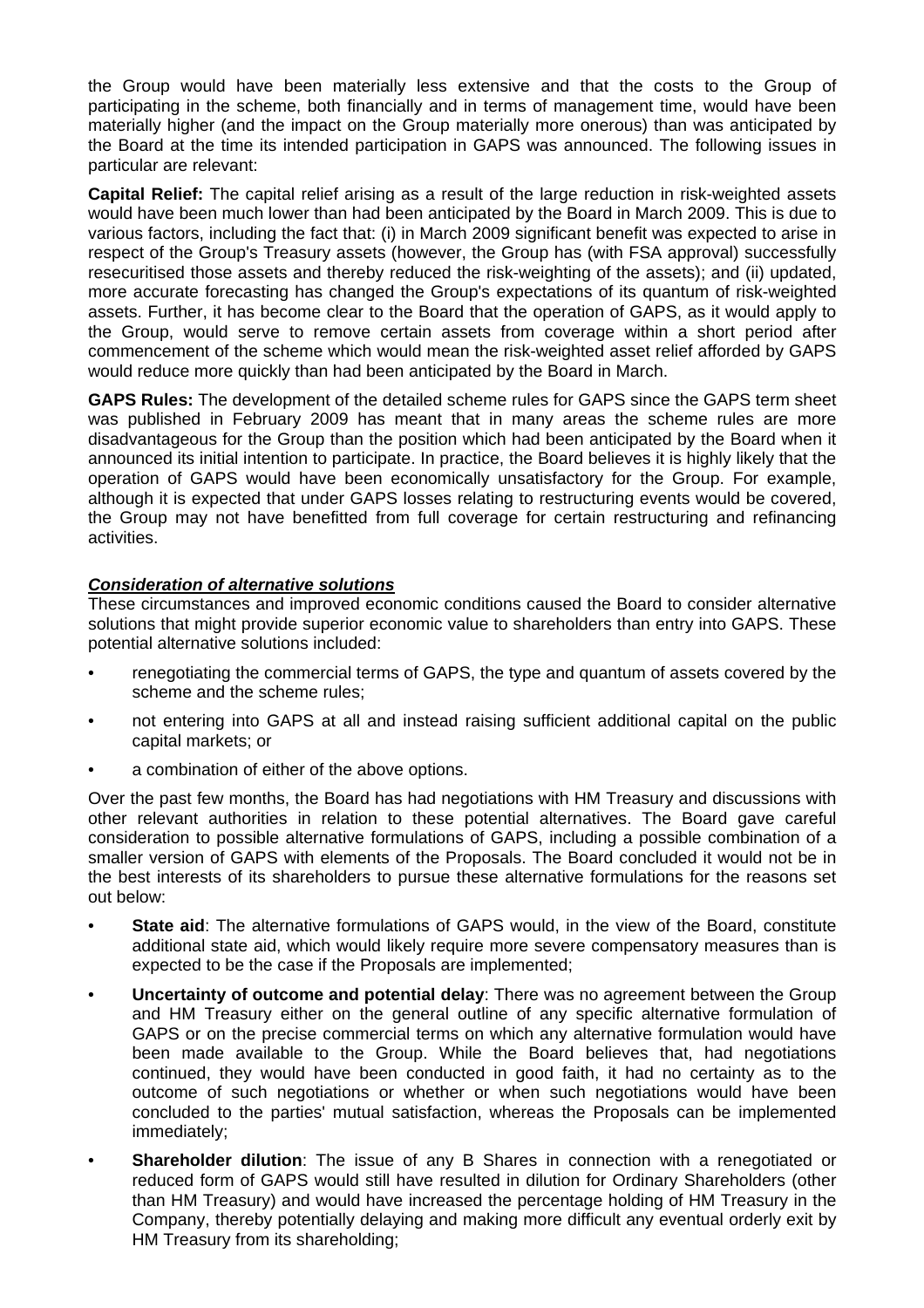- **Non-market-based solution**: The Board's aim is that the Group returns to being a selfstanding, wholly privately-financed institution as soon as practicable. The Board believes that the Proposals advance this objective more quickly and effectively than would have been the case had the Group participated in GAPS. At the same time, the Proposals improve the quality of the Group's capital structure in a way that is to the long-term benefit of the Group; and
- **Cost and complexity:** The alternative formulations of GAPS would have involved additional administrative and reporting structures which would, in the Board's view, have inhibited the Group's operational and commercial flexibility.

## **8 Principal terms of the Proposals**

## *Rights Issue*

The Group is proposing to raise £13.5 billion by way of the Rights Issue.

The Rights Issue is fully underwritten pursuant to the Rights Issue Underwriting Agreement and the HMT Undertaking to Subscribe. The Issue Price at which Qualifying Shareholders will be invited to subscribe for New Shares will be determined by the Company and the Underwriters in advance of the General Meeting and will be at a discount to TERP. The Issue Price is expected to be announced on 24 November 2009, two days before the General Meeting.

Under the Rights Issue, the New Shares will be offered by way of rights to all Qualifying Shareholders (other than, subject to certain exceptions as set out in section 2.5 of Part VIII ("Terms and Conditions of the Rights Issue") of the Rights Issue Prospectus, Qualifying Shareholders with a registered address or resident in the United States or any other Restricted Jurisdictions).

Entitlements to New Shares will be rounded down to the nearest whole number and fractions of New Shares will not be allotted to Qualifying Shareholders but will be aggregated and the resulting New Shares will be issued to subscribers in the market for the benefit of the Company. Holdings of Existing Qualifying Shares in certificated and uncertificated form will be treated as separate holdings for the purpose of calculating entitlements under the Rights Issue, as will holdings under different designations and in different accounts.

The New Shares, when issued and fully paid, will rank *pari passu* in all respects with the Existing Ordinary Shares, including the right to receive dividends or distributions made, paid or declared (if any) after Admission of such New Shares, as described below.

Applications will be made to the UK Listing Authority for the New Shares to be admitted to the Official List and to the London Stock Exchange for the New Shares to be admitted to trading on the London Stock Exchange's main market for listed securities.

It is expected that Admission will occur, and that dealings in the New Shares on the London Stock Exchange will commence at 8.00 a.m. on 27 November 2009.

Some questions and answers, together with details of further terms and conditions of the Rights Issue including the procedure for application and payment, are set out in Parts VII ("Some Questions and Answers about the Rights Issue") and VIII ("Terms and Conditions of the Rights Issue") of the Rights Issue Prospectus and, for Qualifying Non-CREST Shareholders, will also be set out in the Provisional Allotment Letters and the Shareholder Guide.

### *Exchange Offers*

The Group will generate at least £7.5 billion of core tier 1 and/or nominal value of contingent core tier 1 capital through the Exchange Offers and/or the related underwriting arrangements.

The Exchange Offers comprise two separate offers in respect of Existing Securities issued by various members of the Group, as follows:

(i) an offer to be conducted in certain countries outside the United States and will be available only to non-US persons with respect to 52 series of Existing Securities, comprising upper tier 2 capital securities in an aggregate principal amount of £2.52 billion, innovative tier 1 securities in an aggregate principal amount of £7.68 billion and preference shares (or equivalents) in an aggregate liquidation preference/principal amount of £4.09 billion; and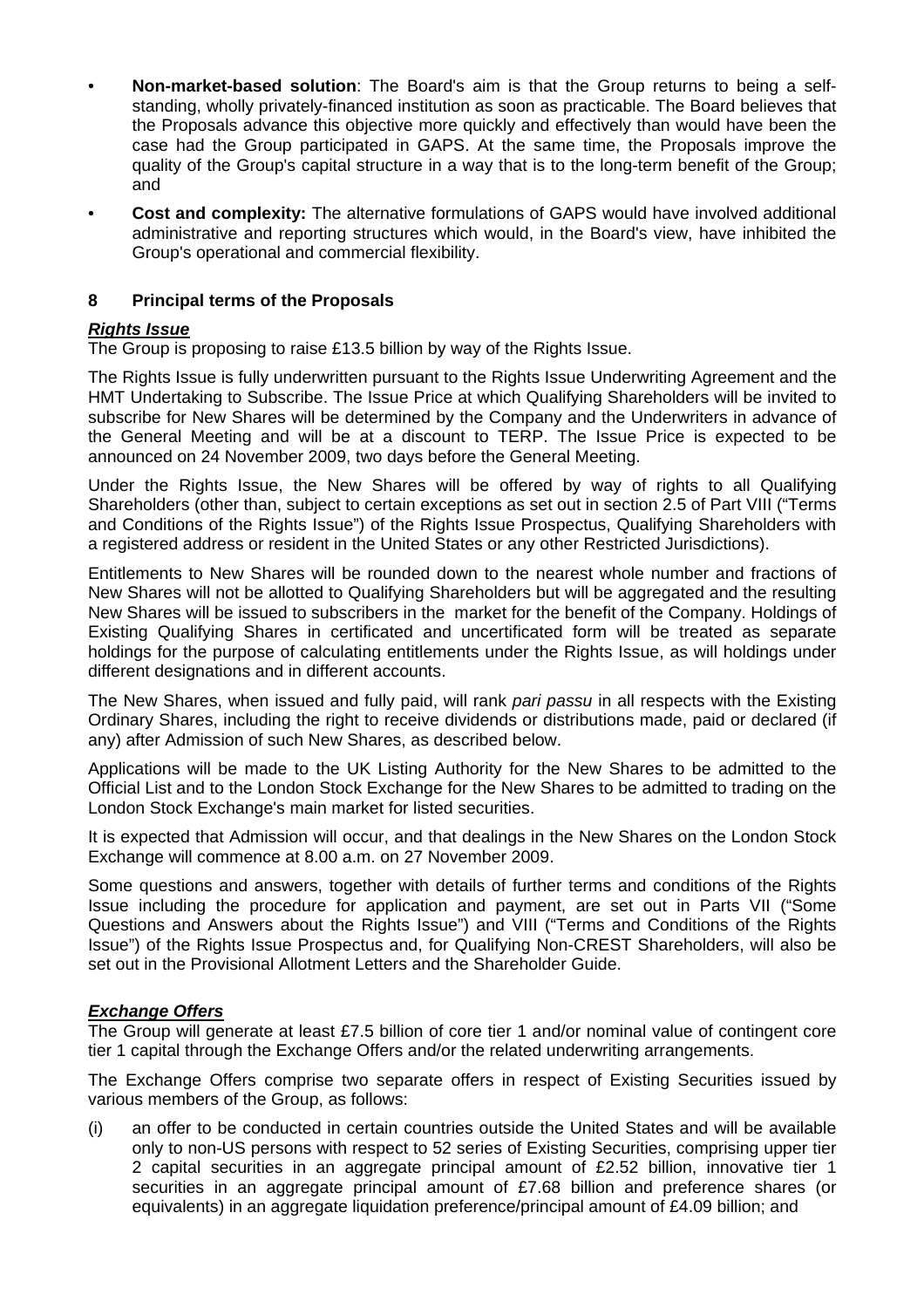(ii) a separate offer to the holders of six series of Existing Securities, comprising upper tier 2 capital securities in an aggregate principal amount of £1.74 billion and tier 1 securities in an aggregate principal amount of £0.46 billion, which is being made in certain countries outside the United States and to certain sophisticated holders in the United States who are "qualified institutional buyers" as defined in Rule 144A of the Securities Act.

Certain eligible holders of the Existing Securities will be invited to offer to exchange their Existing Securities for either: (i) Enhanced Capital Notes on a par-for-par basis; or (ii) (in the Non-US Exchange Offer only) an Exchange Consideration Amount (up to a limit of £1.5 billion) which shall be settled in Ordinary Shares or, at the election of the Company, cash or, in certain circumstances ECNs.

Eligible holders of those Existing Securities which are accepted for exchange into the relevant Exchange Consideration Amount will receive, following a delayed settlement period of 90 days, such Exchange Consideration Amount in the form of Ordinary Shares or, at the election of the Company, cash (or, in the limited circumstances described below, ECNs). The number of Ordinary Shares to be delivered in satisfaction of such Exchange Consideration Amount shall be based on the higher of (i) the arithmetic average of the volume-weighted average trading price of the Ordinary Shares to be determined over a five trading day period towards the end of the delayed settlement period (the "VWAP") and (ii) 90 per cent. of the Ordinary Share closing price on 11 February 2010. The Company may satisfy some or all of the Exchange Consideration Amount (being an amount up to £1.5 billion) in either cash or Ordinary Shares, provided that the maximum number of Ordinary Shares to be issued for this purpose will not exceed a number, the value of which is equal to £1.5 billion (or, if the total Exchange Consideration Amount is less than £1.5 billion, such lesser amount) divided by 75 per cent. of the Unadjusted Conversion Price, subject to adjustment for the impact of the Rights Issue. To the extent that the value of all such Ordinary Shares is less than £1.5 billion, holders will, on the delayed settlement date, receive ECNs on the same par-for-par basis as described above to satisfy any such short fall.

The Exchange Offers described above are not being made by means of this announcement or the Circular. The Non-US Exchange Offer is not being made available to U.S. persons. The Non-US Exchange Offer is not being made, directly or indirectly in or into, or by use of the mail of, or by any means or instrumentality or foreign commerce of, or of any facilities of a national securities exchange of, the United States as defined under Regulation S of the Securities Act, or for the account or benefit of, U.S. persons.

The Exchange Offers have not been registered under the Securities Act. Securities offered pursuant thereto may not be offered or sold within the United States absent registration or an applicable exemption from the registration requirement of the Securities Act.

### *Underwriting*

The Proposals are being fully underwritten pursuant to the Underwriting Agreements.

#### *Rights Issue*

The Rights Issue is fully underwritten pursuant to the Rights Issue Underwriting Agreement and the HMT Undertaking to Subscribe. The New Shares will be issued at price equal to the higher of (i) 15 pence per New Share and (ii) a price which is within a range of 38 per cent. to 42 per cent. discount to TERP, taking account of market conditions and other relevant factors. Sufficient New Shares will be issued to ensure that the gross proceeds of the Rights Issue receivable by the Company, including pursuant to the HMT Undertaking to Subscribe, are not less than £13.5 billion. To the extent that any New Shares are not subscribed for or are otherwise deemed not to be taken up or placed within the Rump Placing, the Joint Bookrunners, the Senior Co - Lead Managers and the Co-Lead Managers will severally subscribe for such number of New Shares (excluding any New Shares to be subscribed by HM Treasury pursuant to the HMT Undertaking to Subscribe) at the Issue Price as is required to ensure that the gross proceeds of the Rights Issue received by the Company, including pursuant to the HMT Undertaking to Subscribe, are not less than £13.5 billion.

A summary of the principal terms and conditions of the Rights Issue Underwriting Agreement is set out in section 8.5 of Part XX ("Additional Information") of the Rights Issue Prospectus.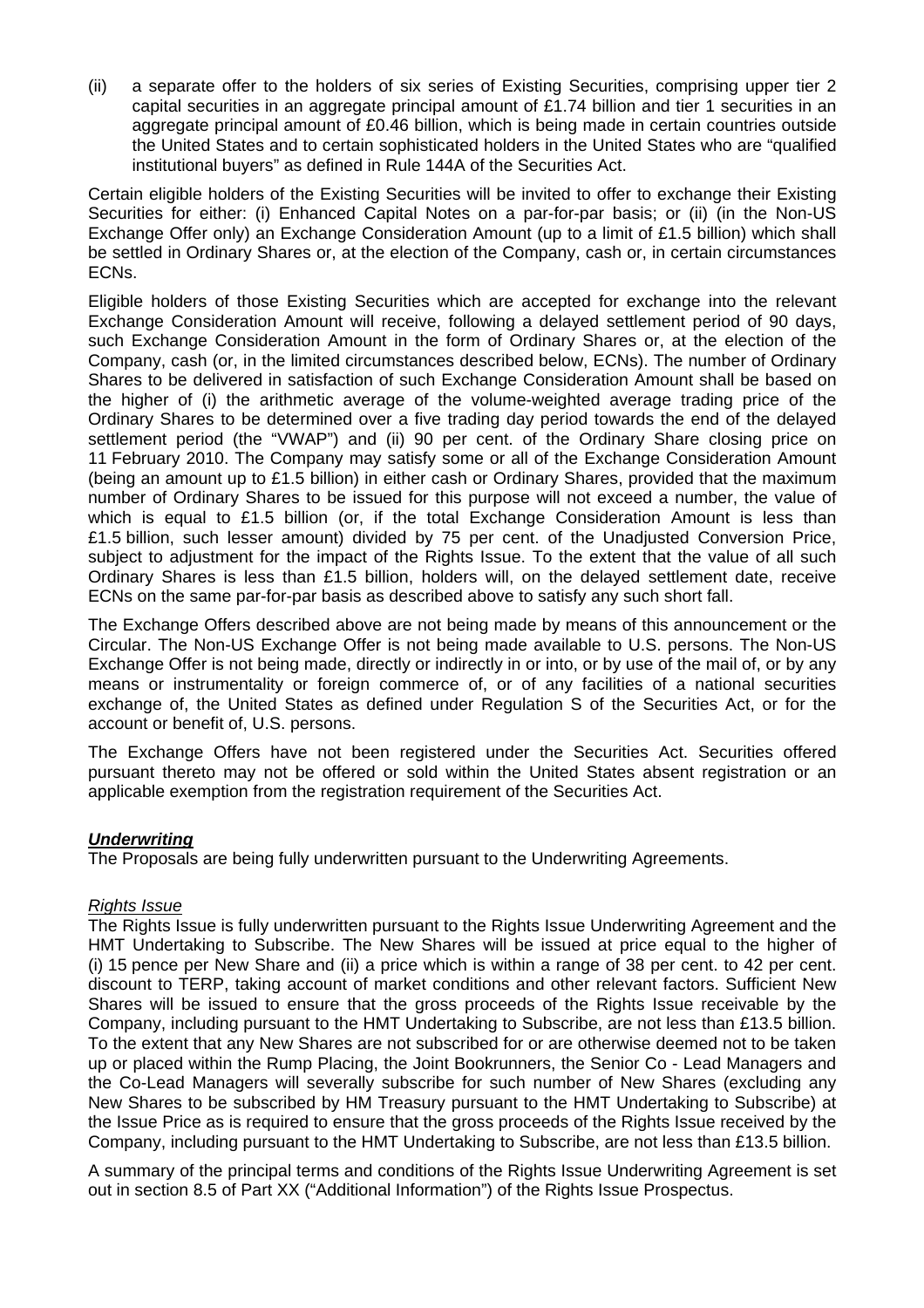### *Exchange Offers*

The Exchange Offers are also fully underwritten pursuant to the Additional ECN Issues Underwriting Agreement. This means that, to the extent that the Exchange Offers, together with any other liability management transactions that might be undertaken by the Group (acting reasonably and in consultation with the Underwriters) prior to 30 April 2010, do not generate £7.5 billion or more of core tier 1 capital and/or nominal value of contingent core tier 1 capital, the Additional ECN Underwriters will underwrite one or more further issues of additional ECNs in an aggregate amount sufficient to reduce such shortfall to zero.

A summary of the principal terms and conditions of the Additional ECN Issues Underwriting Agreement is set out in section 8.6 of Part XX ("Additional Information") of the Rights Issue Prospectus.

Once the Resolutions relating to the Proposals have been approved, each of the Proposals shall proceed independently of one another.

#### **9 Impact of conversion**

The ECNs will convert into Ordinary Shares in certain circumstances. This could have the effect of materially diluting the interests of Ordinary Shareholders at the time of any conversion. **For further details on how such dilution might impact Ordinary Shareholders, please refer to Part C of the Appendix to the Chairman's Letter in the Circular.** 

#### **10 Share Subdivision**

Under the Companies Act, it is not permissible for a company to issue shares at a discount to their nominal value, which, in respect of the Existing Ordinary Shares is currently 25 pence per share. It is proposed that the Company carries out the Share Subdivision which will reduce the nominal value to 10 pence per share. This provides the Company and the Joint Bookrunners with greater certainty that the Issue Price will be able to be set at a 38 per cent. to 42 per cent. discount to TERP irrespective of market conditions. The Board believes that the Share Subdivision also provides the Company access to the best available underwriting structure and terms. Although no decision has currently been made as to the Issue Price, in no circumstances will the Issue Price be below 15 pence. As noted in paragraph 8 of this letter, the Issue Price is expected to be announced on 24 November 2009, two days before the General Meeting. The Proposals are conditional on, amongst other things, the completion of the Share Subdivision.

It is proposed that, pursuant to the Share Subdivision, each existing Ordinary Share of 25 pence in issue at the close of business on the date of the General Meeting will be subdivided into one ordinary share of 10 pence in the capital of the Company (a "10p Ordinary Share") and one deferred share of 15 pence in the capital of the company (a "Deferred Share"). The purpose of the issue of Deferred Shares is to ensure that the reduction in the nominal value of the Ordinary Shares does not result in a reduction in the capital of the Company.

Each Ordinary Shareholder's proportionate interest in the Company's issued ordinary share capital will remain unchanged as a result of the Share Subdivision. Aside from the change in nominal value, the rights attaching to 10p Ordinary Shares (including voting and dividend rights and rights on a return of capital) will be identical in all respects to those of existing Ordinary Shares. No new share certificates will be issued in respect of the 10p Ordinary Shares as existing share certificates for existing Ordinary Shares will remain valid in respect of the same number of 10p Ordinary Shares arising from the Share Subdivision. The number of Ordinary Shares of the Company listed on the Official List and admitted to trading on the London Stock Exchange's main market for listed securities shall not change as a result of the Share Subdivision. The Share Subdivision will not affect the Group's or the Company's net assets. Consequently, the market price of a 10p Ordinary Share immediately after completion of the Share Subdivision should, theoretically, be the same as the market price of an Ordinary Share immediately prior to the Share Subdivision.

In addition, it is proposed that, pursuant to the Share Subdivision and as required by Article 3.1.4(i) of the Articles of Association, each existing Limited Voting Share of 25 pence in issue at the close of business on the date of the General Meeting will be subdivided into one limited voting share of 10 pence (a "10p Limited Voting Share") and one Deferred Share. Aside from the change in nominal value, the rights attaching to 10p Limited Voting Shares will be identical in all respects to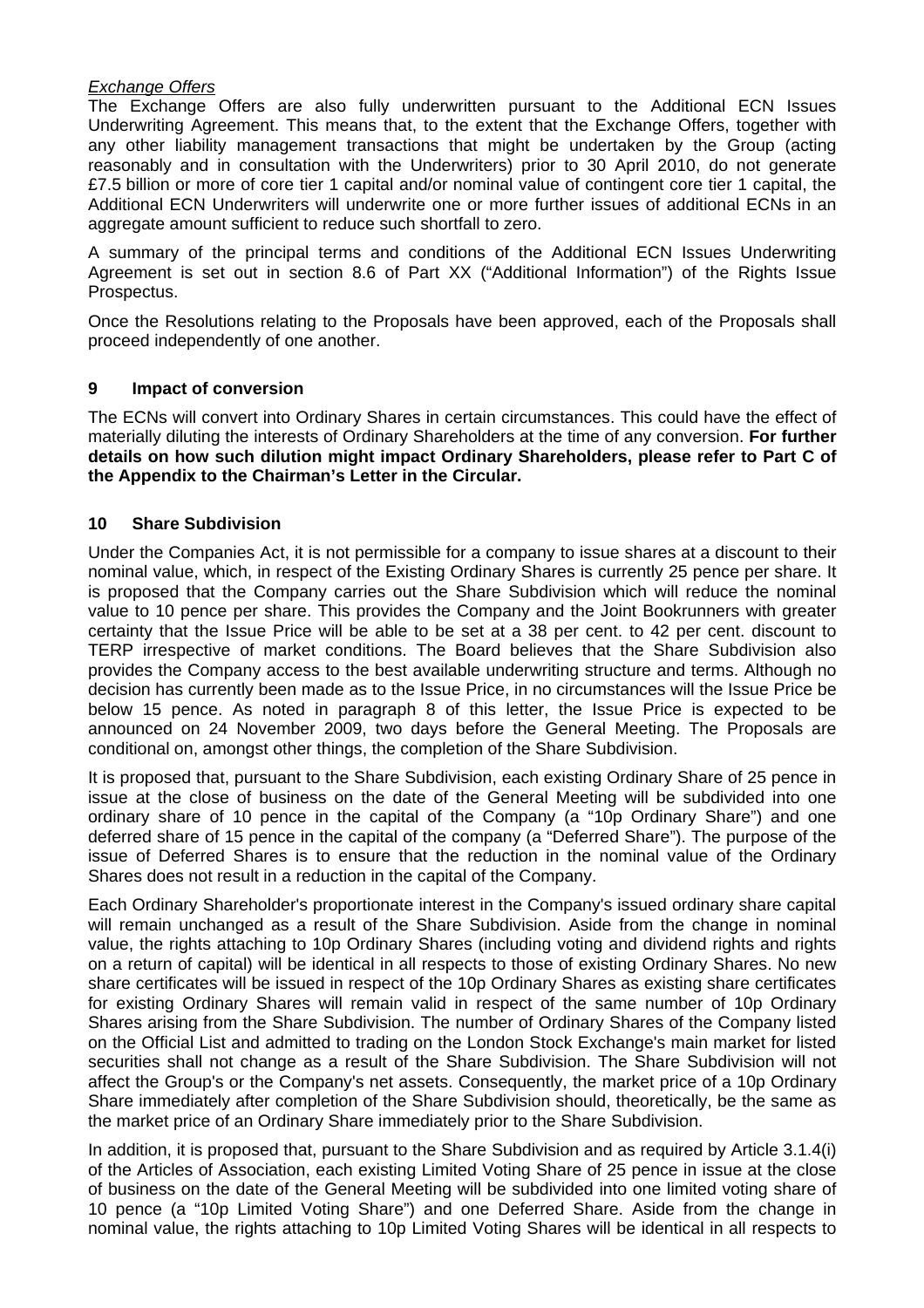those of existing Limited Voting Shares. No new share certificates will be issued in respect of the 10p Limited Voting Shares as existing share certificates for existing Limited Voting Shares will remain valid in respect of the same number of 10p Limited Voting Shares arising from the Share Subdivision.

The Deferred Shares created on the Share Subdivision becoming effective will have no voting or dividend rights and, on a return of capital on a winding up of the Company, will have the right to receive the amount paid up thereon only after Ordinary Shareholders have received, in aggregate, any amounts paid up thereon plus £10 million per Ordinary Share.

No share certificates will be issued in respect of the Deferred Shares, nor will CREST accounts of shareholders be credited in respect of any entitlement to Deferred Shares, nor will they be admitted to the Official List or to trading on the London Stock Exchange or any other investment exchange. The Deferred Shares shall not be transferable at any time, other than with the prior written consent of the Directors. The rights attaching to, and restrictions upon, the Deferred Shares are set out in Resolution 6.

At the appropriate time, the Company may repurchase the Deferred Shares, make an application to the High Court for the Deferred Shares to be cancelled, or cancel, or seek the surrender of the Deferred Shares using such other lawful means as the Directors may determine.

# **11 Integration of HBOS and synergies update**

The Group has completed the planning of its key integration activities and the execution of a broad range of over 100 integration programmes is well underway just over nine months after the acquisition of HBOS. The Board is pleased with the progress made so far and remains confident that the Group will meet its commitment to deliver cost synergies and other operating efficiencies from the Acquisition of greater than £1.5 billion per annum by the end of 2011, notwithstanding the business impact of the expected state aid remedies as referred to in paragraph 5 of this letter. The Company's unaudited interim results announcement on 5 August 2009 highlighted that over £100 million of cost synergies were realised by the Group in the first half of 2009. On the basis of first half initiatives and programmes to be implemented during the second half of the financial year, the Group expects to finish 2009 with annualised run-rate cost savings of £750 million.

The integration of such a large enterprise as HBOS inevitably takes time, but once the full extent of the benefits of such integration are realised, particularly in light of the Group's view that the economic environment in the UK has begun to stabilise, the Board believes the Group will be in a strong position to create significant value for you, our shareholders.

# **12 Current trading, trends and prospects**

On 5 August 2009, Lloyds Banking Group announced its interim results for the half year ended 30 June 2009. Despite the significant impairments which were announced at that time, the Group was able to demonstrate the continued resilience of its core business.

As announced in the Interim Management Statement, the Group has continued to deliver a good revenue performance in the third quarter of 2009, with similar trends, excluding gains on liability management, to those delivered in the first half of the year. The Group's banking net interest margin has shown clear signs of stabilising in the third quarter of 2009, compared to the first half of the year. The Group continues to deliver a strong cost performance and, in addition, the Board feels that excellent progress has continued to be made on the integration of the enlarged Group, with the achievement of a higher run-rate of cost synergies than those previously announced. The overall run-rate of impairments has slowed in the third quarter of the year. As a result, the Group continues to expect impairments to fall significantly in the second half of 2009, compared to the first half of the year. As previously announced, the Group continues to expect to report a loss before tax for 2009, excluding the impact of the £11.2 billion credit relating to negative goodwill.

As reported in the Interim Results News Release, the Group has identified approximately £300 billion of assets associated with non-relationship lending and investments, including business which is outside its current risk appetite, which may have been earmarked for GAPS protection were the Group to participate in the scheme. The Group's approach to managing these assets would be the same whether or not it moves forward with the Proposals or participates in GAPS. It is the Group's intention to manage such assets for value and run them down over time given the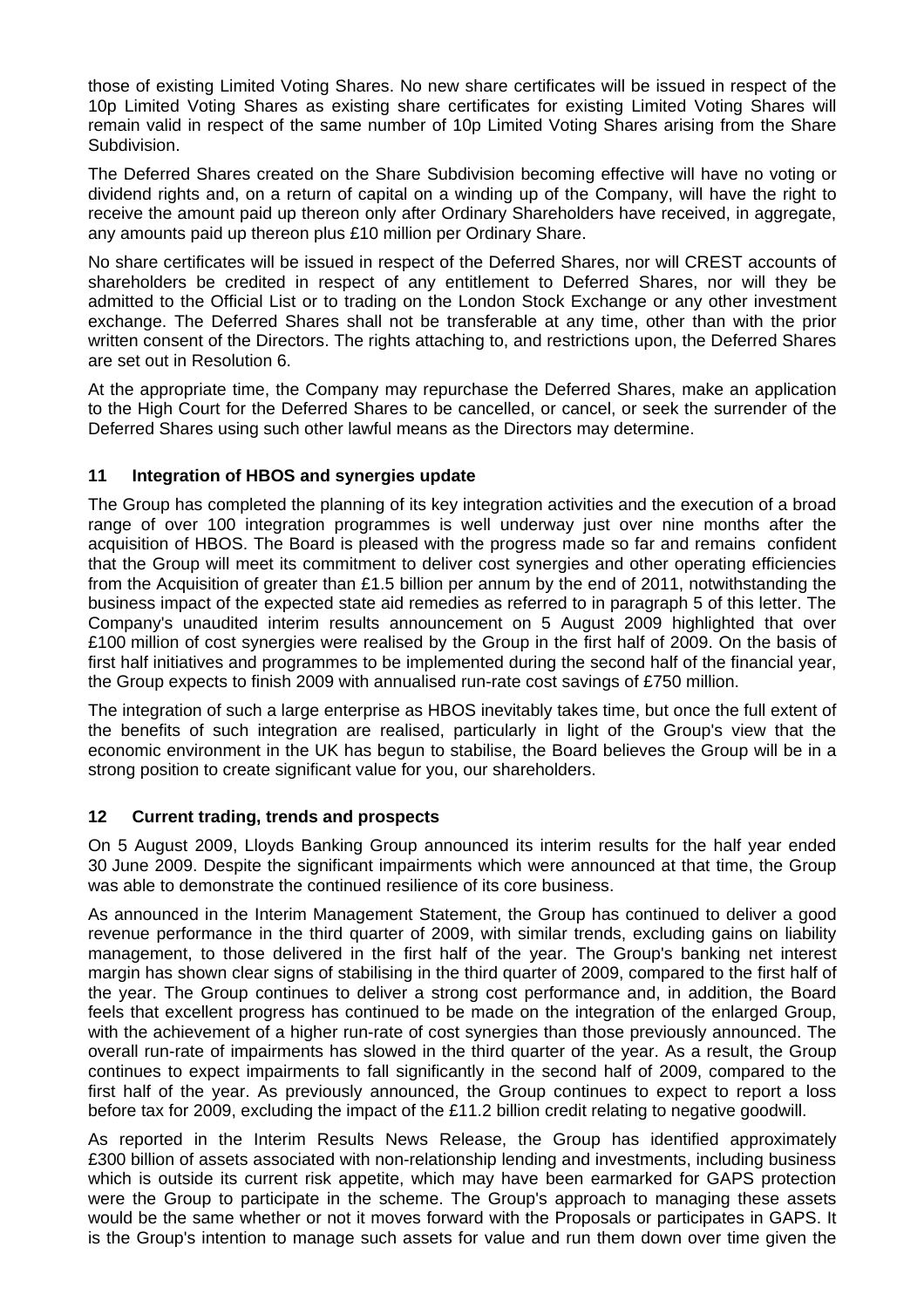current economic climate. Over the next five years, the Group expects to achieve a reduction in such assets of approximately £200 billion, which equates to approximately 20 per cent of the Group's total balance sheet assets as at 30 June 2009. The impact of running down those assets is not expected to have a materially negative impact on the Group's income over the five year period.

The full text of the Interim Management Statement is set out on pages 109 to 111 of the Rights Issue Prospectus.

## **13 Group capital and liquidity policies**

In September 2008, the Group set out a target that its core tier 1 capital ratio be in the range of 6 to 7 per cent. Reflecting the increase in expected levels of core tier 1 capital across the industry since that time, the Board's target has now been increased to be more than 7 per cent.

As discussed above, the Rights Issue will raise a total of £13.5 billion of core tier 1 capital before expenses of the Proposals and before the making of the GAPS Payment. Had the Rights Issue been completed as at 30 June 2009, this would have resulted in a pro forma core tier 1 capital ratio for the Group of approximately 8.6 per cent. after expenses of the Proposals and the GAPS Payment. Further details on the Group's capital resources and liquidity can be found in Part XV ("Capital Resources") of the Rights Issue Prospectus.

### **14 Working Capital**

The Company is of the opinion that, after taking into account existing available bank and other facilities, the Exchange Offers and the net proceeds of the Rights Issue, the Group has sufficient working capital for its present requirements, that is, for at least the next 12 months from the date of this announcment.

### **15 Dividends and dividend policy**

As a result of the expected state aid remedies referred to in paragraph 5 of this letter, the Company expects to be prevented from making discretionary (contractually deferrable or waivable) coupon and dividend payments on hybrid capital securities or making voluntary calls on such securities from 31 January 2010 until 31 January 2012. Should the Group be prevented from making such payments, the Company will be restricted by the terms of such hybrid capital securities from paying dividends on its Ordinary Shares for the duration of such restrictions. However, the Board intends to resume dividend payments on its Ordinary Shares as soon as market conditions and the financial position of the Group permit, subject to the expiry of the restrictions outlined above. See also the risk factor described in section 1.5 of Part II ("Risk Factors") of the Rights Issue Prospectus.

### **16 Lloyds Banking Group General Meeting**

The Proposals are conditional upon the approval of the Proposals Resolutions by the Ordinary Shareholders at the General Meeting. These Resolutions, together with other Resolutions intended to update the Directors' authorities to allot shares generally and on a non-pre-emptive basis, to effect a capitalisation issue for holders of Limited Voting Shares as required by the Articles, and to buy back certain 6.3673 per cent. preference shares in order to simplify the Group's capital structure, are set out in the notice convening a General Meeting of the Company to be held on 26 November 2009 at Hall 12, The Atrium, National Exhibition Centre, Birmingham B40 1NT at 11:00 a.m., which is set out at the end of the Circular. Further details of the Resolutions proposed to be passed at the General Meeting are set out in the notice. The purpose of the General Meeting is to consider and, if thought fit, pass the Resolutions, a summary of which is set out in Part B of the Appendix to the Chairman's Letter in the Circular.

As mentioned in paragraph 4 above, since the HMT Transactions involve Lloyds Banking Group's substantial shareholder, HM Treasury (which at 30 October 2009, (being the last practicable date prior to the date of the Circular) indirectly held 11,798,531,471 Ordinary Shares, representing approximately 43.4 per cent. of the issued ordinary share capital of the Company), they are related party transactions for the purposes of the Listing Rules. Therefore, as required by the Listing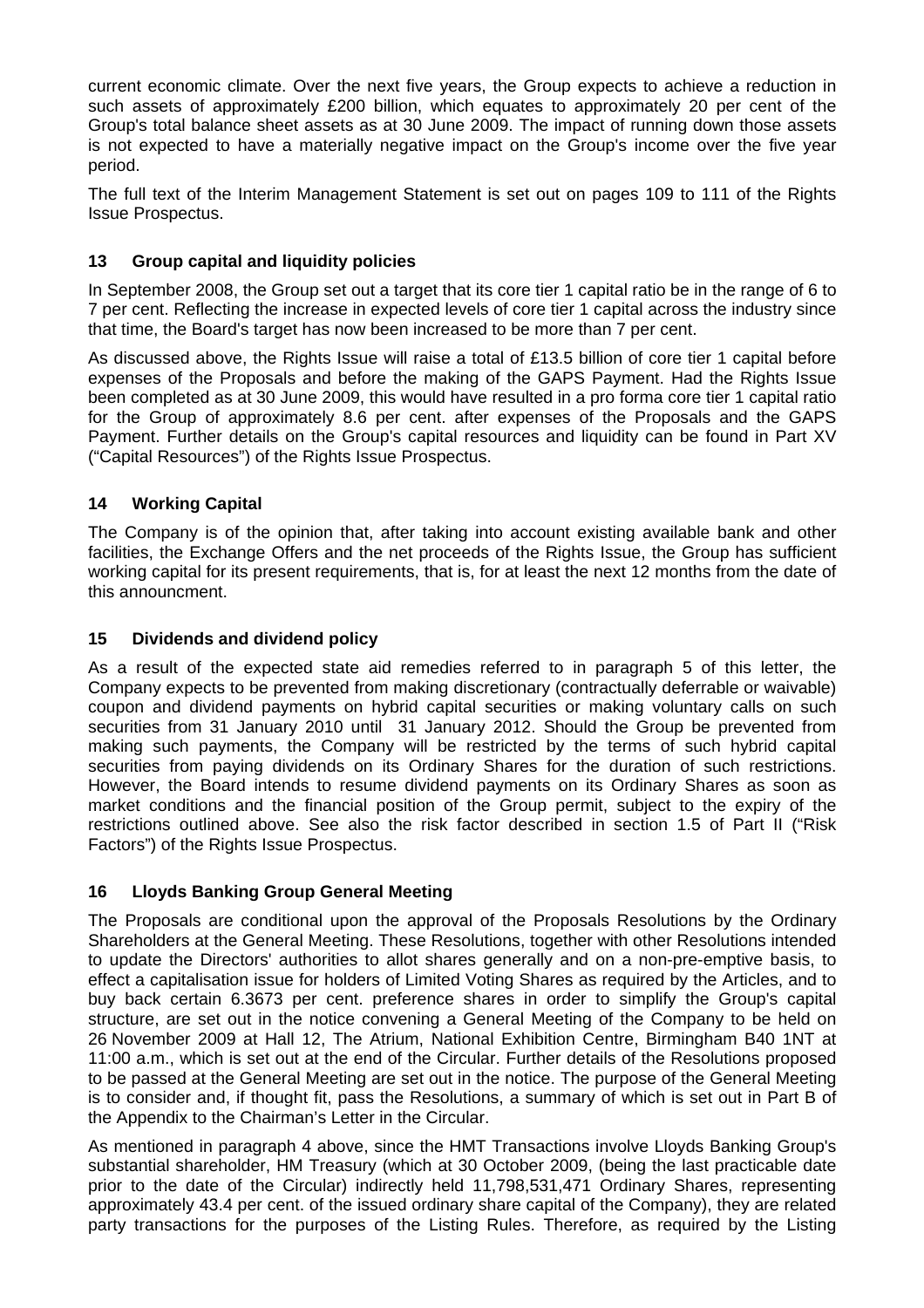Rules, the HMT Transactions are conditional on the approval of Resolution 4 by the Ordinary Shareholders (other than HM Treasury, which, in accordance with the Listing Rules, may not vote on Resolution 4 and has agreed to take all reasonable steps to ensure that its associates, if any, do not vote on Resolution 4).

## **17 Use of proceeds**

The primary motive behind the Proposals is to raise core tier 1 and contingent core tier 1 capital, and as such any net cash proceeds will be used in the day-to-day operations of the Group. The proceeds raised and/or capital generated from the Rights Issue are expected to, in aggregate, increase the Group's core tier 1 capital ratio by approximately 230 basis points to around 8.6 per cent on a *pro forma* basis as at 30 June 2009 taking into account expenses of the Proposals and the GAPS Payment.

# **18 Action to be taken by Ordinary Shareholders**

A Form of Proxy is enclosed which covers the Resolutions to be proposed at the General Meeting and which is for use by the holders of Ordinary Shares. If you are a person nominated under section 146 of the 2006 Act to enjoy information rights, please read Note 2 to the Notice of General Meeting.

Completed Forms of Proxy should be returned in accordance with the instructions printed on them as soon as possible, but in any event no later than 11.00 a.m. on 24 November 2009. In addition, it is possible to appoint and instruct your proxy electronically by following the instructions on the enclosed Form of Proxy. Completion of a Form of Proxy will not prevent you from attending and voting at the General Meeting if you so wish. To appoint more than one proxy (each of whom must be appointed to exercise rights attached to the different shares held by you), see Note 3(b) on the reverse of the Form of Proxy.

At the General Meeting, the Company will disclose, for each Resolution, the total of the proxy votes received and any votes cast at the meeting, the proportion for and against each Resolution, and the number of votes withheld. Votes withheld will not be counted in the calculation of the proportion of votes `for' and `against' a Resolution.

Voting at the General Meeting in respect of each Resolution will be conducted by way of a poll. The Directors believe it is important that the intentions of all members who register a vote are fully taken into account. Voting on a poll is more transparent and equitable, since it allows the votes of all shareholders who wish to vote to be taken into account, and it reflects evolving best practice. Ordinary Shareholders who attend the meeting will still be able to ask questions relevant to the business of the meeting prior to voting on the Resolutions.

# **19 Fees and Expenses relating to the Proposals**

Fees and expenses relating to the Proposals are expected to be approximately £500 million.

# **20 Further information**

Your attention is drawn to the further information set out in Parts A, B and C of the Appendix to the Chairman's Letter in the Circular. You should read the whole of the Circular and not rely solely on the information set out in this announcement or the Chairman's Letter in the Circular.

# **21 Consents**

Merrill Lynch, whose address is Merrill Lynch Financial Centre, 2 King Edward Street, London EC1A 1HQ, has given and has not withdrawn its written consent to the inclusion in the Circular of references to its name in the form and context in which they appear.

UBS, whose address is 1 Finsbury Avenue, London EC2M 2PP, has given and has not withdrawn its written consent to the inclusion in the Circular of references to its name in the form and context in which they appear.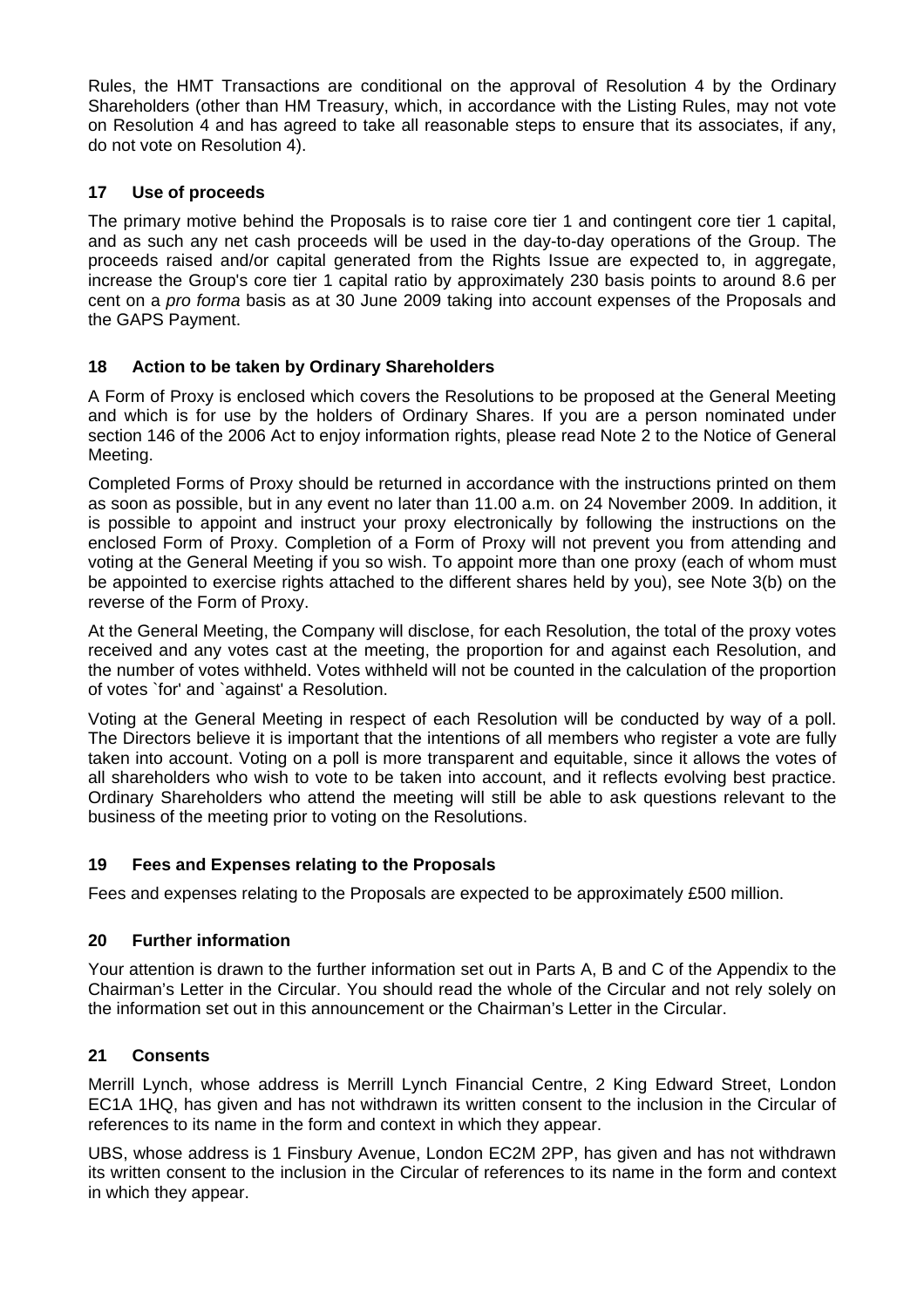J.P. Morgan Cazenove, whose address is 20 Moorgate, London EC2R 6DA, has given and has not withdrawn its written consent to the inclusion in the Circular of references to its name in the form and context in which they appear.

### **22 Importance of the Vote**

The Board believes that the Proposals provide a more attractive alternative to participating in GAPS and offer superior economic value to shareholders. Should any of the Proposals Resolutions (which include the resolution to approve the HMT Transactions) not be approved by the relevant Ordinary Shareholders, the Proposals will not proceed. Should the Proposals not proceed, the Group may not be able to meet the regulatory capital ratios required to be maintained by the FSA in the medium and long term and, should that be the case, will need to raise additional capital. For the avoidance of doubt, should any of Resolutions 3, 5, 10 and 12 not be approved by Ordinary Shareholders, the Proposals may still proceed.

The options available to the Board in such circumstances are not yet clear. However, it is highly likely that the Group would need to reopen discussions with HM Treasury regarding its possible participation in GAPS or approach the UK Government for alternative support, although there can be no assurance that the Group would be permitted to enter into GAPS, or what form any alternative UK Government support may take. Furthermore, there can be no certainty that any such participation by the Group in GAPS would not be on terms which are more onerous to the Company than the terms announced in March 2009. In addition, such participation or alternative support could require additional state aid remedies. If the Group were permitted to participate in GAPS in these circumstances, it would seek to finalise the terms of its participation as soon as practicable, although there can be no assurance that it would be possible to do so in the near future.

### **23 Directors' Recommendation**

The Board, which has been so advised by Merrill Lynch and UBS, considers that the HMT Commitment Commission payable in relation to HM Treasury's entry into the HMT Undertaking to Subscribe (proposed in Resolution 4 and which is a related party transaction for the purposes of the Listing Rules) is fair and reasonable so far as shareholders are concerned. In providing their advice, Merrill Lynch and UBS have taken into account the Board's commercial assessments.

The Board, which has been so advised by J.P. Morgan Cazenove, considers that the GAPS Payment (proposed in Resolution 4 and which is a related party transaction for the purposes of the Listing Rules) is fair and reasonable so far as shareholders are concerned. In providing their advice, J.P. Morgan Cazenove has taken into account the Board's commercial assessments.

Shareholders are reminded of the importance of the disclosure contained in paragraph 4 above.

**The Board considers that the Resolutions are in the best interests of Ordinary Shareholders taken as a whole and accordingly unanimously recommends that Ordinary Shareholders vote in favour of the Resolutions to be put to the General Meeting as they intend to do, or procure, in respect of their own beneficial holdings at the time of the General Meeting.** 

Yours faithfully,

Sir Winfried Bischoff Chairman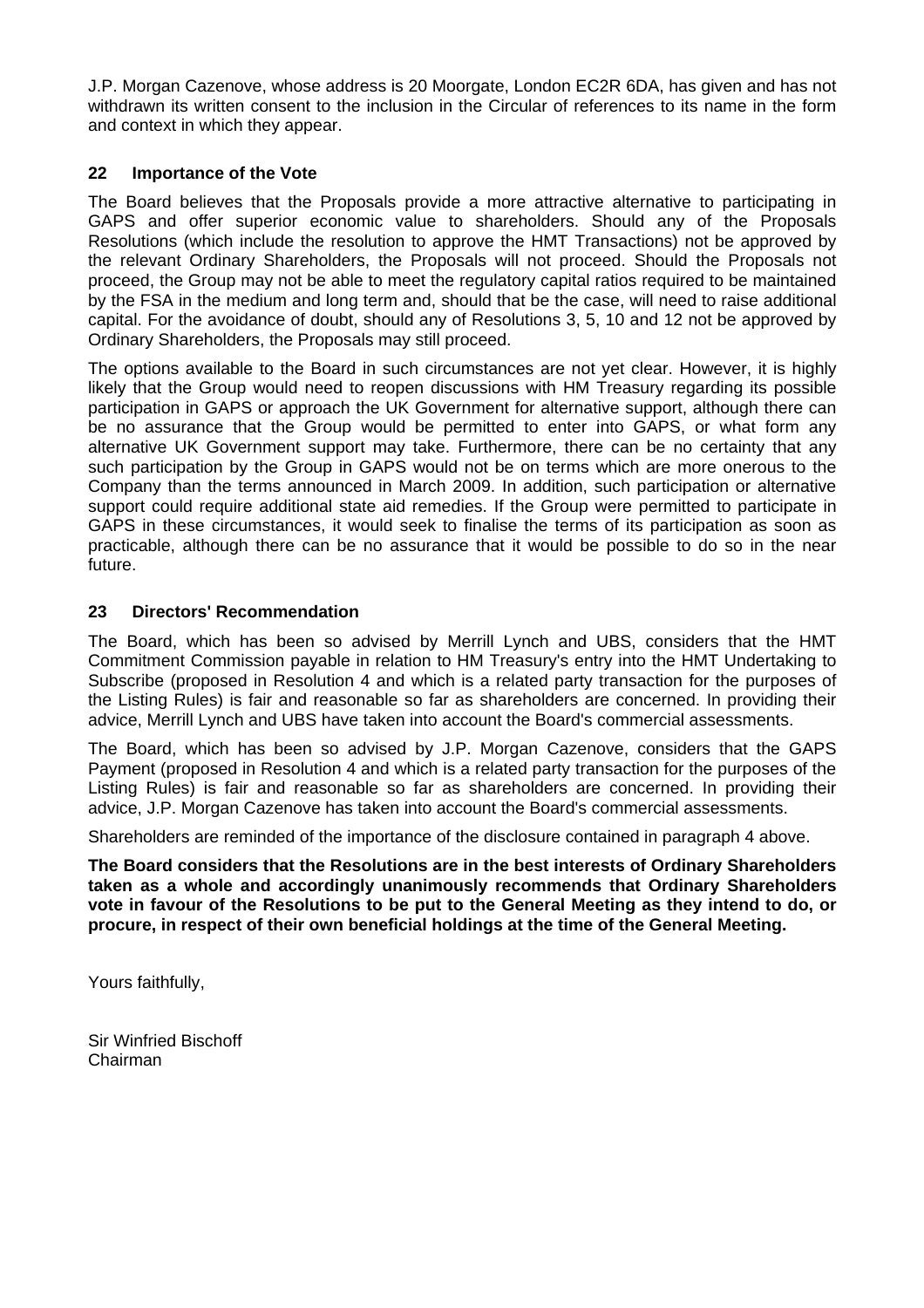# **Expected timetable of principal events**

(Each of the times and dates in the table below is indicative only and may be subject to change)

| Record Date for entitlement under the Rights Issue for<br>Qualifying CREST Shareholders and Qualifying Non-<br>CREST Shareholders and for holders of Limited Voting<br>Shares for the LVS Capitalisation Issue                                                                                                                                                     | close of business on 20 November 2009 |
|--------------------------------------------------------------------------------------------------------------------------------------------------------------------------------------------------------------------------------------------------------------------------------------------------------------------------------------------------------------------|---------------------------------------|
| Announcement of Issue Price and entitlements of<br>Qualifying Shareholders                                                                                                                                                                                                                                                                                         | 7.00 a.m. on 24 November 2009         |
| Latest time and date for receipt of Forms of Proxy for the<br><b>General Meeting</b>                                                                                                                                                                                                                                                                               | 11.00 a.m. on 24 November 2009        |
| <b>General Meeting</b>                                                                                                                                                                                                                                                                                                                                             | 11.00 a.m. on 26 November 2009        |
| Share Subdivision becomes effective                                                                                                                                                                                                                                                                                                                                | 4.30 p.m. on 26 November 2009         |
| LVS Record Date for entitlement under the Rights Issue for<br>Qualifying LV Shareholders                                                                                                                                                                                                                                                                           | 4.30 p.m. on 26 November 2009         |
| Despatch of Provisional Allotment Letters (to Qualifying<br>Non-CREST Shareholders only)                                                                                                                                                                                                                                                                           | 26 November 2009                      |
| Start of subscription period                                                                                                                                                                                                                                                                                                                                       | 26 November 2009                      |
| Admission                                                                                                                                                                                                                                                                                                                                                          | 8.00 a.m. on 27 November 2009         |
| Dealings in New Shares, nil paid, commence on the<br><b>London Stock Exchange</b>                                                                                                                                                                                                                                                                                  | 8.00 a.m. on 27 November 2009         |
| Existing Ordinary Shares marked "ex-rights" by the London<br><b>Stock Exchange</b>                                                                                                                                                                                                                                                                                 | 8.00 a.m. on 27 November 2009         |
| Nil Paid Rights credited to stock accounts in CREST<br>(Qualifying CREST Shareholders only)                                                                                                                                                                                                                                                                        | 8.00 a.m. on 27 November 2009         |
| Nil Paid Rights and Fully Paid Rights enabled in CREST                                                                                                                                                                                                                                                                                                             | 8.00 a.m. on 27 November 2009         |
| Recommended latest time for requesting withdrawal of Nil<br>Paid Rights and Fully Paid Rights from CREST (i.e. if your<br>Nil Paid Rights and Fully Paid Rights are in CREST and<br>you wish to convert them to certificated form)                                                                                                                                 | 3.00 p.m. on 4 December 2009          |
| Latest time for depositing renounced Provisional Allotment<br>Letters, nil or fully paid, into CREST or for dematerialising<br>Nil Paid Rights or Fully Paid Rights into a CREST stock<br>account (i.e. if your Nil Paid Rights and Fully Paid Rights<br>are represented by a Provisional Allotment Letter and you<br>wish to convert them to uncertificated form) | 3.00 p.m. on 8 December 2009          |
| Latest time and date for splitting Provisional Allotment<br>Letters, nil or fully paid                                                                                                                                                                                                                                                                             | 3.00 p.m. on 9 December 2009          |
| Latest time and date for acceptance, payment in full<br>and registration or renunciation of Provisional<br><b>Allotment Letters</b>                                                                                                                                                                                                                                | 11.00 a.m. on 11 December 2009        |
| Dealings in New Shares, fully paid, commence on the<br><b>London Stock Exchange</b>                                                                                                                                                                                                                                                                                | 8.00 a.m. on 14 December 2009         |
| New Shares credited to CREST accounts                                                                                                                                                                                                                                                                                                                              | by 14 December 2009                   |
| Despatch of definitive share certificates for the New Shares<br>in certificated form                                                                                                                                                                                                                                                                               | by 29 December 2009                   |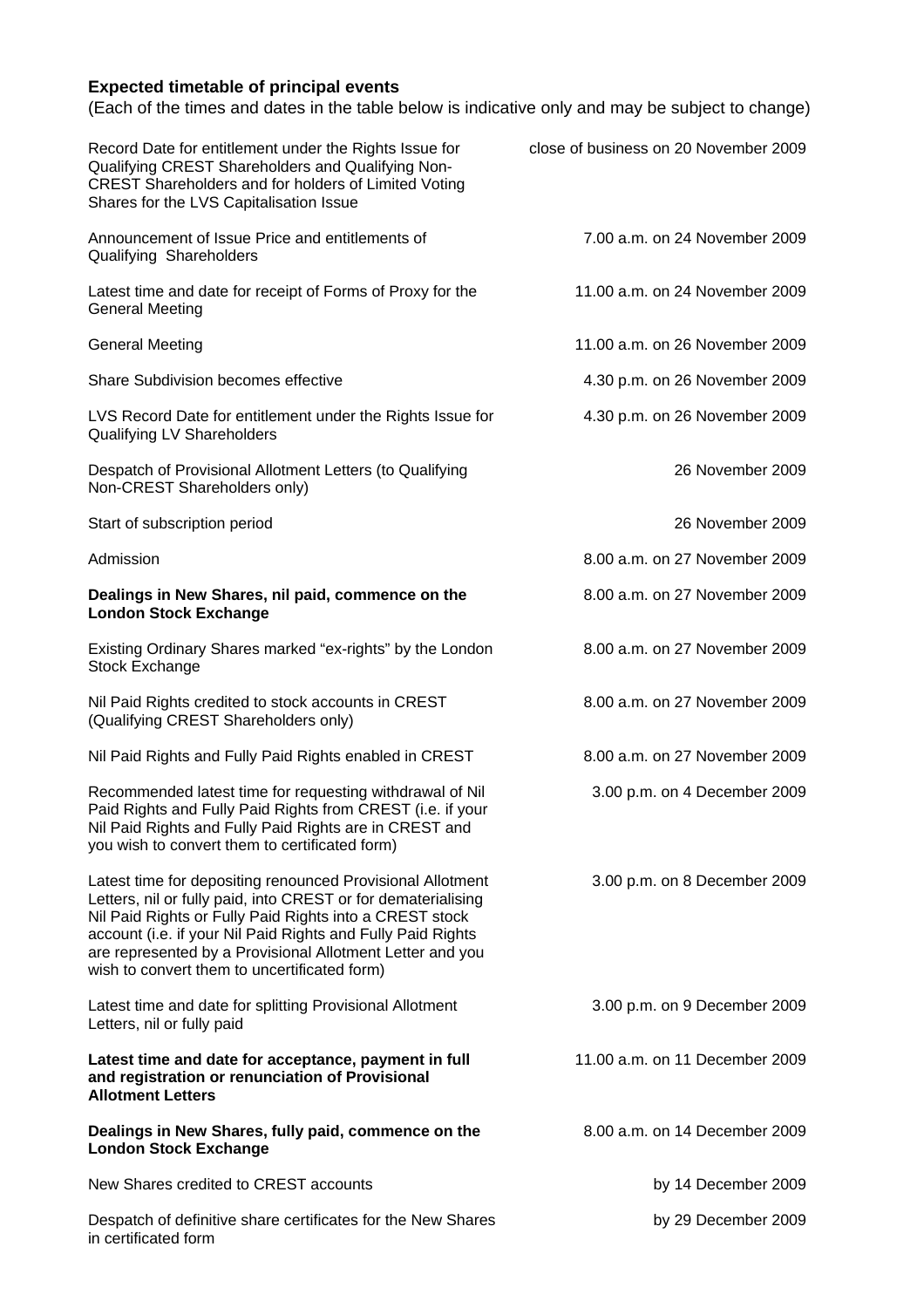#### Notes:

- (1) The ability to participate in the Rights Issue is subject to certain restrictions relating to Ordinary Shareholders with registered addresses outside the United Kingdom, details of which are set out in Part VIII ("Terms and Conditions of the Rights Issue") of the Rights Issue Prospectus.
- (2) The above times and dates are indicative only. The times and dates set out in the expected timetable of principal events above and mentioned throughout this document may be adjusted, in which event details of the new times and dates will be notified to the FSA, the London Stock Exchange and, where appropriate, Qualifying Shareholders.
- (3) If you hold your Existing Ordinary Shares through one of the Lloyds Banking Group Employee Share Plans or a CREST nominee, please note that certain of the latest dates set out in the timetable above may not be applicable to you. Where this is the case, the latest such dates which are applicable to you will be set out in your Provisional Allotment Letter or advice from your service provider.
- (4) References to times in this announcement are to London times unless otherwise stated.

The Lloyds Banking Group Directors accept responsibility for the information contained in this announcement. To the best of the knowledge and belief of the Lloyds Banking Group Directors (who have taken all reasonable care to ensure that such is the case) the information contained in this announcement is in accordance with the facts and does not omit anything likely to affect the import of such information.

This announcement does not constitute an offer to sell, or a solicitation of an offer to subscribe for, the securities being issued in any jurisdiction in which such offer or solicitation is unlawful.

This announcement is not for distribution, directly or indirectly, in or into the United States, Hong Kong, Israel, Japan, Thailand or any other state or jurisdiction in which it would be unlawful to do so. This announcement does not constitute or form a part of any offer or solicitation to purchase or subscribe for securities in the United States. The securities mentioned herein (the "Securities") have not been, and will not be, registered under the United States Securities Act of 1933 (the "Securities Act"). The Securities may not be offered or sold in the United States absent registration or an applicable exemption from the registration requirements of the Securities Act. There will be no public offer of the Securities in the United States, and the Securities have not been approved or disapproved by the US Securities and Exchange Commission, any state securities commission in the United States, or any US regulatory authority, nor have any of the foregoing authorities passed upon or endorsed the merits of the offering or the Securities or the accuracy or adequacy of any of the documents or other information contained therein.

One of the exchange offers referred to herein is not being made, and will not be made, directly or indirectly, in or into, or by use of the mail of, or by any means or instrumentality of interstate or foreign commerce of or of any facilities of a national securities exchange of, the United States or to, or for the account or benefit of, U.S. persons. This includes, but is not limited to, facsimile transmission, electronic mail, telex, telephone and the internet. Accordingly, copies of this announcement and any other documents or materials relating to such exchange offer are not being, and must not be, directly or indirectly, mailed or otherwise transmitted, distributed or forwarded (including, without limitation, by custodians, nominees or trustees) in or into the United States or to U.S. persons.

This announcement does not constitute a prospectus or prospectus equivalent document. Nothing in this announcement should be interpreted as a term or condition of any of the Proposals. Prospectuses relating to the Rights Issue and the Exchange Offers will be prepared and made available in accordance with EU Directive 2003/71/EC and/or Part VI of the Financial Services and Markets Act 2000. Any decision to invest in Lloyds Banking Group under the Proposals must be made only on the basis of the information contained in and incorporated by reference into the prospectuses. The prospectuses, when published, will be available on the website of Lloyds Banking Group (www.lloydsbankinggroup.com) and in hard copy from the Lloyds Banking Group's registered office or by calling 0871 384 2990.

Neither the content of Lloyds Banking Group's website nor any website accessible by hyperlinks on Lloyds Banking Group's website is incorporated in, or forms part of, this announcement.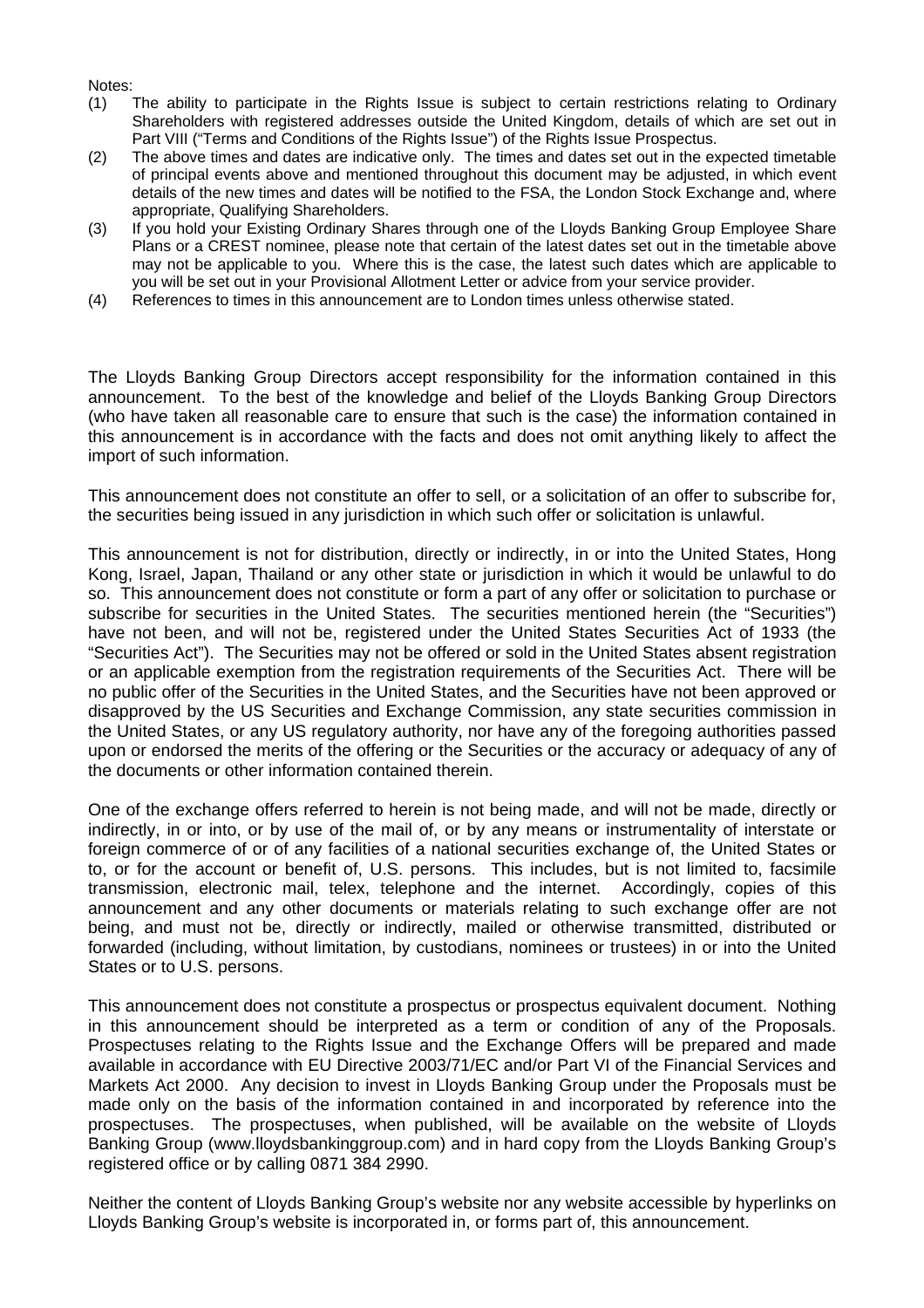The distribution of this announcement and/or any other documents related to any offering of securities or the transfer or offering of securities into jurisdictions other than the United Kingdom ('UK') may be restricted by law. Persons into whose possession this announcement comes should inform themselves about and observe any such restrictions. Any failure to comply with these restrictions may constitute a violation of the securities laws of any such jurisdiction.

This announcement has been prepared for the purposes of complying with applicable law and regulation in the UK and the information disclosed may not be the same as that which would have been disclosed if this announcement had been prepared in accordance with the laws and regulations of any jurisdiction outside of the UK.

This announcement includes certain forward looking statements with respect to the business, strategy and plans of the Company or the Group and its current goals and expectations relating to its future financial condition and performance. Statements that are not historical facts, including statements about the Group's or the Group's management's beliefs and expectations, are forwardlooking statements. Words such as 'believes', 'anticipates', 'estimates', 'expects', 'intends', 'aims', 'potential', 'will', 'would', 'could', 'considered', 'likely', 'estimate' and variations of these words and similar future or conditional expressions are intended to identify forward-looking statements but are not the exclusive means of identifying such statements. By their nature, forward-looking statements involve risk and uncertainty because they relate to events and depend upon circumstances that will occur in the future.

Examples of such forward-looking statements include, but are not limited to, projections or expectations of profit attributable to shareholders, provisions, economic profit, dividends, capital structure or any other financial items or ratios; statements of plans, objectives or goals of the Group or its management; statements about the future trends in interest rates, foreign exchange rates, stock market levels and demographic trends and any impact on the Group; statements concerning any future UK or other economic environment or performance including in particular any such statements included in this announcement or its annual report; statements about strategic goals, competition, regulation, disposals and consolidation or technological developments in the financial services industry; and statements of assumptions underlying such statements.

Factors that could cause actual results to differ materially from the plans, objectives, expectations, estimates and intentions expressed in such forward-looking statements made by the Group or on the Group's behalf include, but are not limited to, general economic conditions in the UK and internationally; inflation, deflation, interest rates, policies of the Bank of England and other G8 central banks, exchange rate, market and monetary fluctuations; changing demographic developments including mortality and changing customer behaviour including consumer spending, saving and borrowing habits, borrower credit quality, technological changes, natural and other disasters, adverse weather and similar contingencies outside the Group's control; inadequate or failed internal or external processes, people and systems; terrorist acts, other acts of war, geopolitical, pandemic or other such events; changes in laws, regulations, taxation, government policies or accounting standards or practices, exposure to regulatory scrutiny, legal proceedings or complaints, changes in competition and pricing environments; the inability to hedge certain risks economically; the adequacy of loss reserves; the ability to secure new customers and develop more business from existing customers; the ability to achieve value-creating mergers and/or acquisitions at the appropriate time and prices and the success of the Group in managing the risks of the foregoing; the ability to derive cost saving and other benefits as well as to mitigate exposures from the HBOS acquisition.

The Group may also make or disclose written and/or oral forward-looking statements in reports filed with or furnished to the SEC, the Company's annual reviews, half yearly announcements, proxy statements, offering circulars, prospectuses, press releases and other written materials and in oral statements made by the directors, officers or employees of the Group to third parties, including financial analysts.